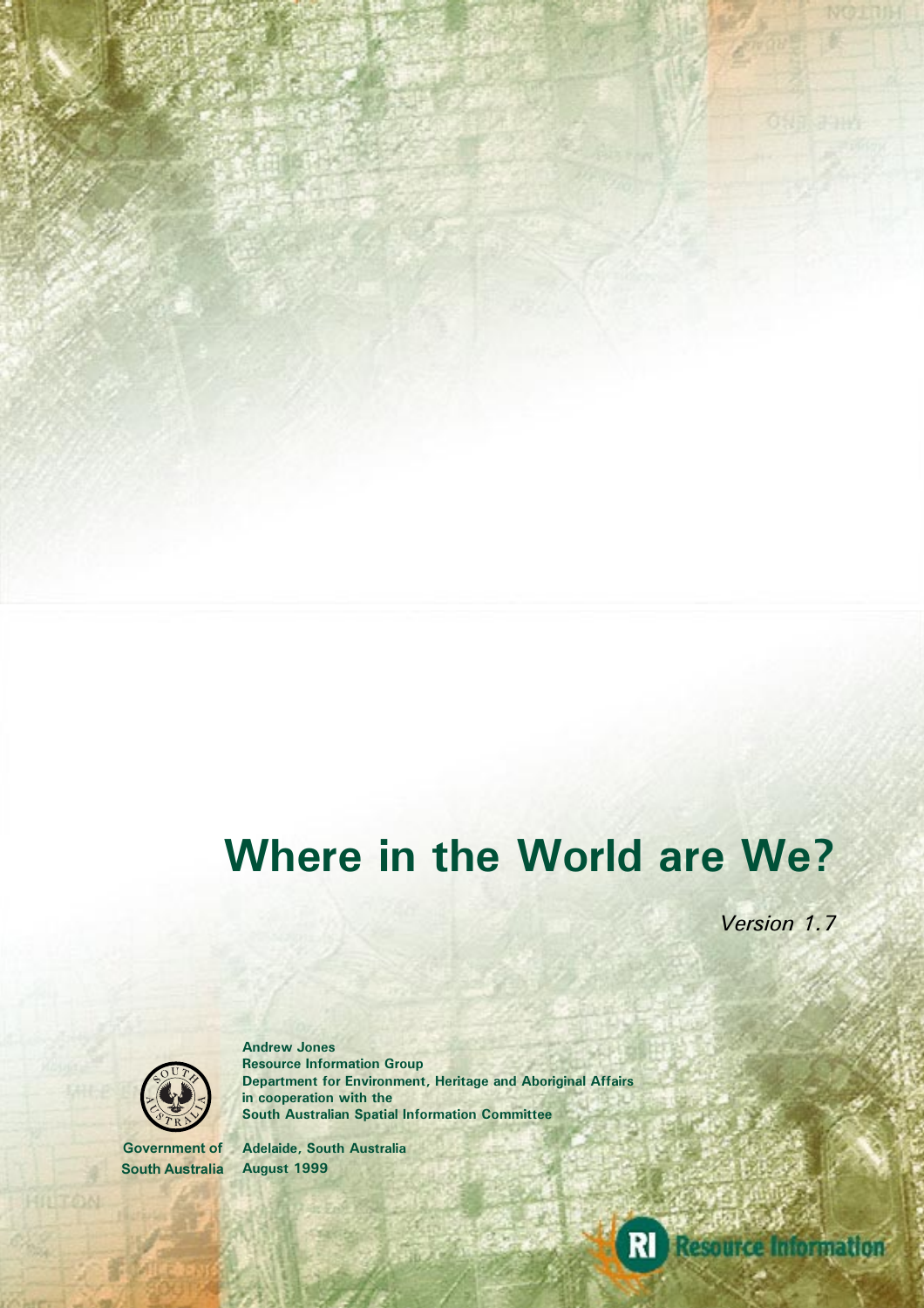#### **COPYRIGHT**

Copyright subsists in the various forms of work and subject matter accessible from the South Australian Government (Copyright Act, 1968). For reproduction or use of the Government's copyright material beyond private and non-commercial purposes, permission must be sought from the relevant agency or instrumentality of the Government, as identified in the relevant document. That permission, if given, will be subject to conditions that will include a requirement that the copyright owner's name and interest in the material be acknowledged when the material is reproduced or quoted, either in whole or in part. No permission to reproduce or use the Government's copyright material, other than that expressly stated above, is to be implied by the availability of that material.

#### **DISCLAIMER**

1. Use of the information and data contained in this document is at your sole risk.

2. The information and data in this document is provided on an "As is, As Available" basis without warranty of any kind.

3. Information in this document is subject to change without notice.

4. The State of South Australia, its agents, instrumentalities, officers and employees :

· (i) make no representations, express or implied, as to the accuracy of the information and data contained in this document,

· (ii) accept no liability for any use of the said information and data or reliance placed on it.

· (iii) make no representations, either expressed or implied, as to the suitability of the said information and data for any particular purpose; and

· (iv) make no warranties that digital copies of the said information and data is free of infection by computer viruses or other contamination.

5. The Government of South Australia and its agencies and instrumentalities do not endorse or in any respect warrant any third party products or services by virtue of any information, material or content referred to or included in, this document.

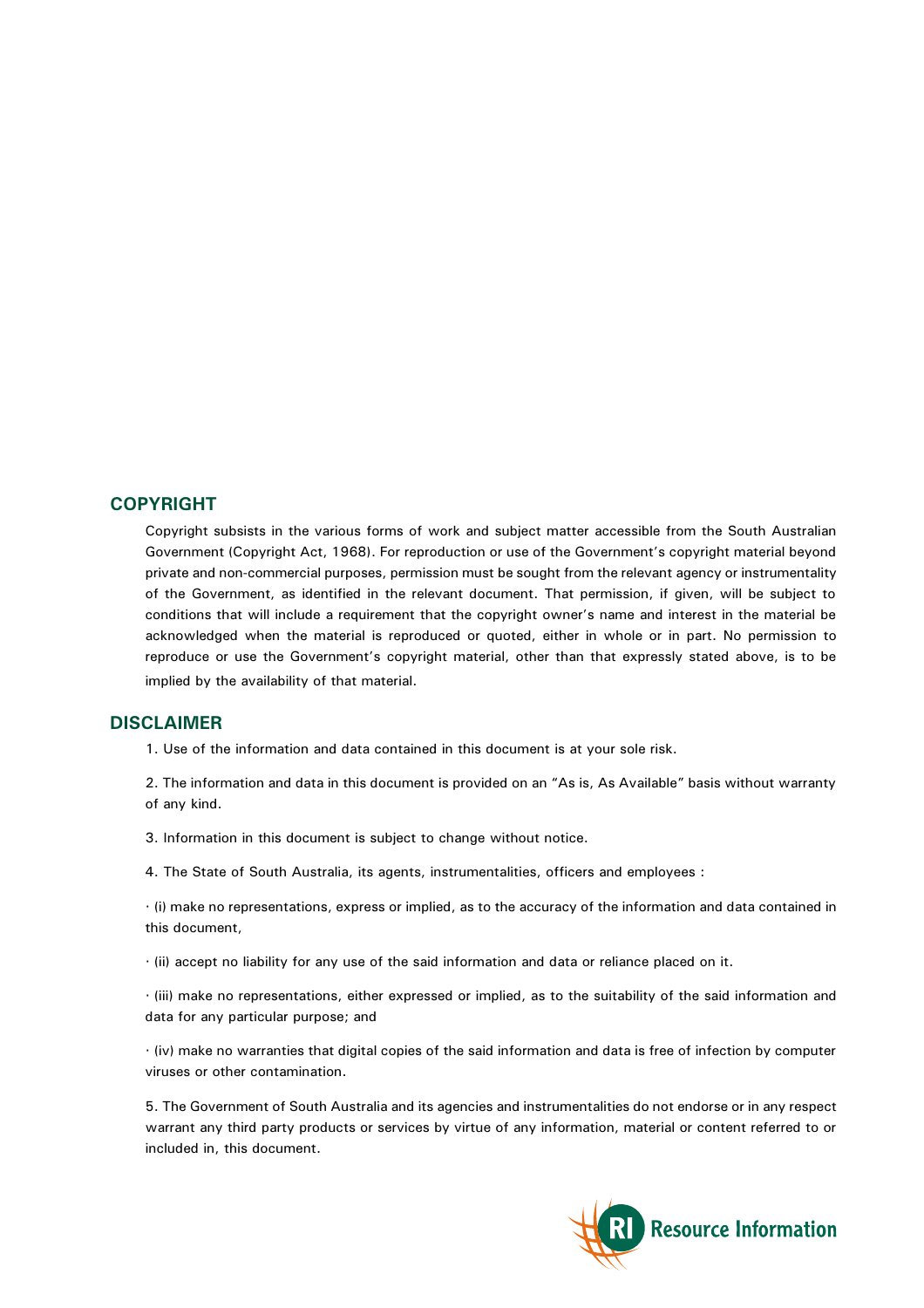# **Contents**

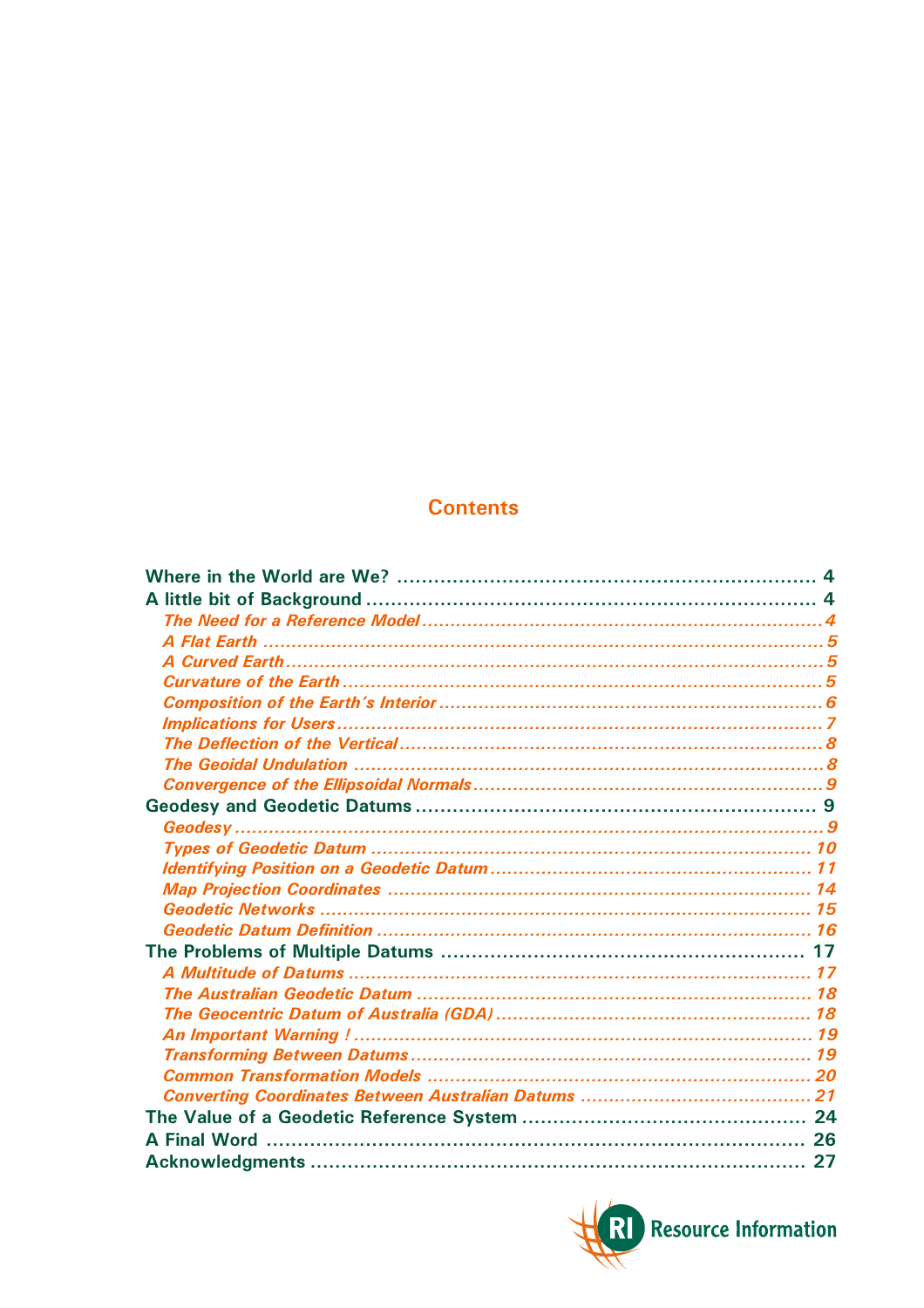#### <span id="page-3-0"></span>**Where in the World are We?**

Since the dawn of civilisation, man has found it necessary to measure and map his domain. Examples abound throughout history, and include:

- · the mapping of land holdings in the valley of the Nile (Ancient Egypt),
- · the recording of journeys of global exploration (Columbus, Magellan and others),
- · the recording of topographic information for military purposes.

The process continues today. The management of the world's natural and economic resources has become increasingly dependent on the availability of accurate and consistent geographic information. The methods for storing this data have changed radically in recent years, paper maps giving way to computer-based storage, and manual drafting to digital production techniques. However, the underlying principals for ensuring spatial compatibility and consistency among data have remained the same throughout.

The foundation of any geographically-based dataset is a spatial reference system. It is the mechanism through which grids can be placed on maps and navigation can be reliably achieved. A spatial reference system allows a location to be unambiguously identified through a set of coordinates (usually latitude and longitude or easting and northing). It also allows distances and areas to be reliably calculated.

The objective of this booklet is to provide a brief introduction to the development of spatial reference systems. It is intended for casual users of maps and navigation devices who wish to know more about the coordinates that they use. It addresses some of the technical issues surrounding spatial reference systems, presenting formulae when appropriate. It also discusses the benefits of a spatial reference system to the community in general.

Every attempt has been made to present the material in non-technical terms. However, some reference to the science and terminology of Geodesy and Geodetic Datums has been both inevitable and necessary. It is hoped that the associated explanation is sufficiently clear to the reader.

## **A little bit of Background**

## *The Need for a Reference Model*

The Earth is a very complex shape. Its surface is disturbed by mountain ranges and deep oceans. In order to map its geography, a reference model is needed which will allow such topographic irregularities to be recorded. The model needs to be simple so that it is easy to use. In addition:

- · It needs to include a coordinate system which will allow the positions of features to be uniquely identified,
- · It needs to be readily associated with the physical world so that its use is intuitive.

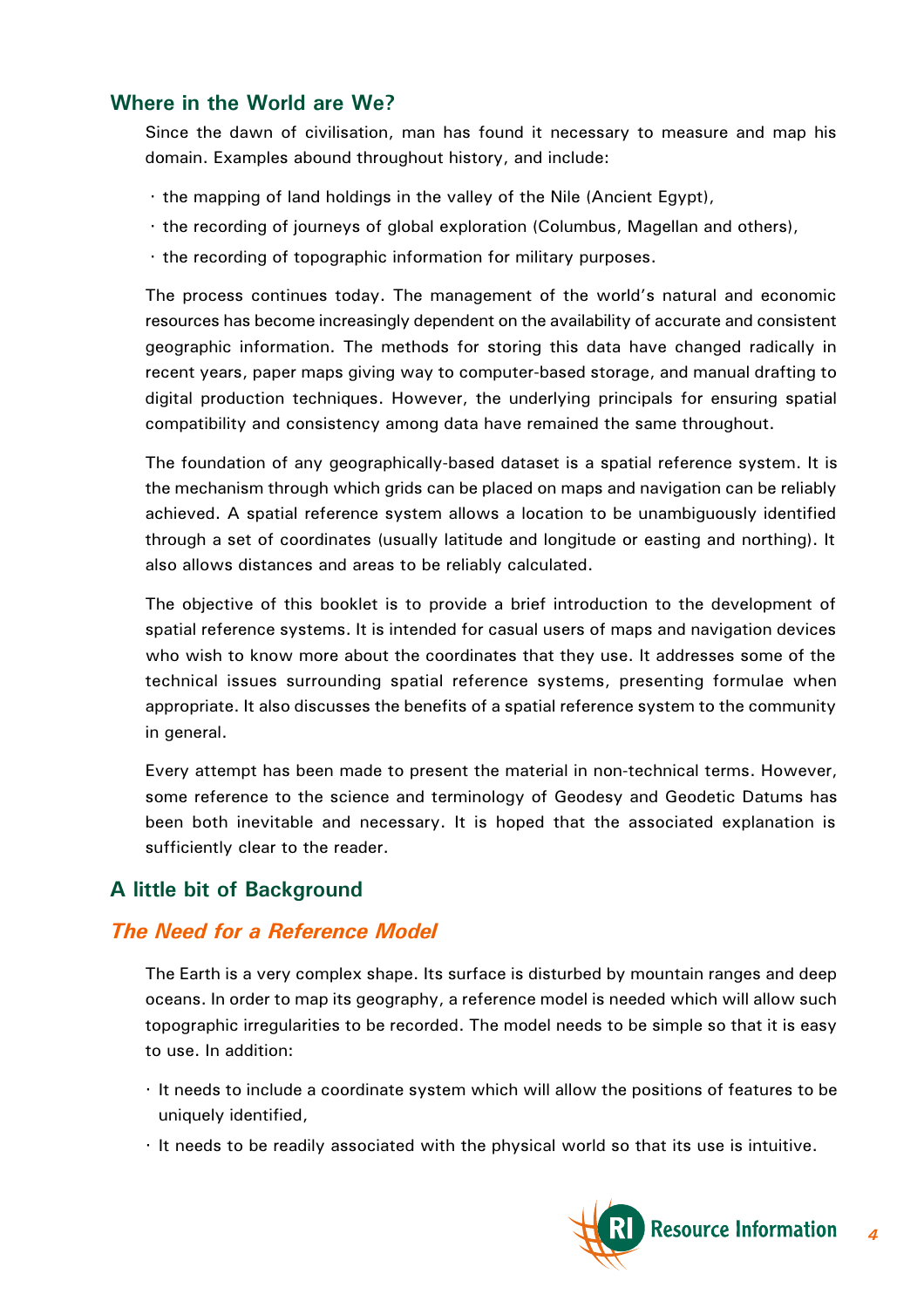# <span id="page-4-0"></span>*A Flat Earth*

If the area being mapped is small (for example, a 10 Km square), a suitable reference model can be provided by a simple three dimensional (3D) framework (see Diagram 1). The coordinate axes of the framework are arranged such that:

- · The horizontal axes (N and E) are aligned in the directions of North and East,
- · The horizontal plane is defined as being coincident with sea level, a physically identifiable surface,
- · The height axis (H) is perpendicular to the horizontal plane and coincides with the direction of gravity (the line along which an object will fall if you drop it).



*Diagram 1: Local 3D Coordinate System*

The positions of individual features are projected vertically to the horizontal plane, allowing their positions relative to one-another to be clearly (and mathematically) identified. Furthermore, the height of each feature relative to sea level is provided by the vertical distance from the horizontal plane.

The orientation to North (the direction to the pole), together with the adoption of sea level as the reference for heights, provide the necessary association with the real world to make the reference system intuitively useable.

# *A Curved Earth*

The 'flat earth' approach breaks down rapidly when larger areas are to be measured or mapped. There are two complicating factors, being:

- · the curvature of the Earth,
- $\cdot$  the composition of the Earth's interior.

# *Curvature of the Earth*

The curvature of the Earth is the most obvious problem. It forces the replacement of the 'flat earth' model with a 'curved earth' model. The selection of a curved reference surface

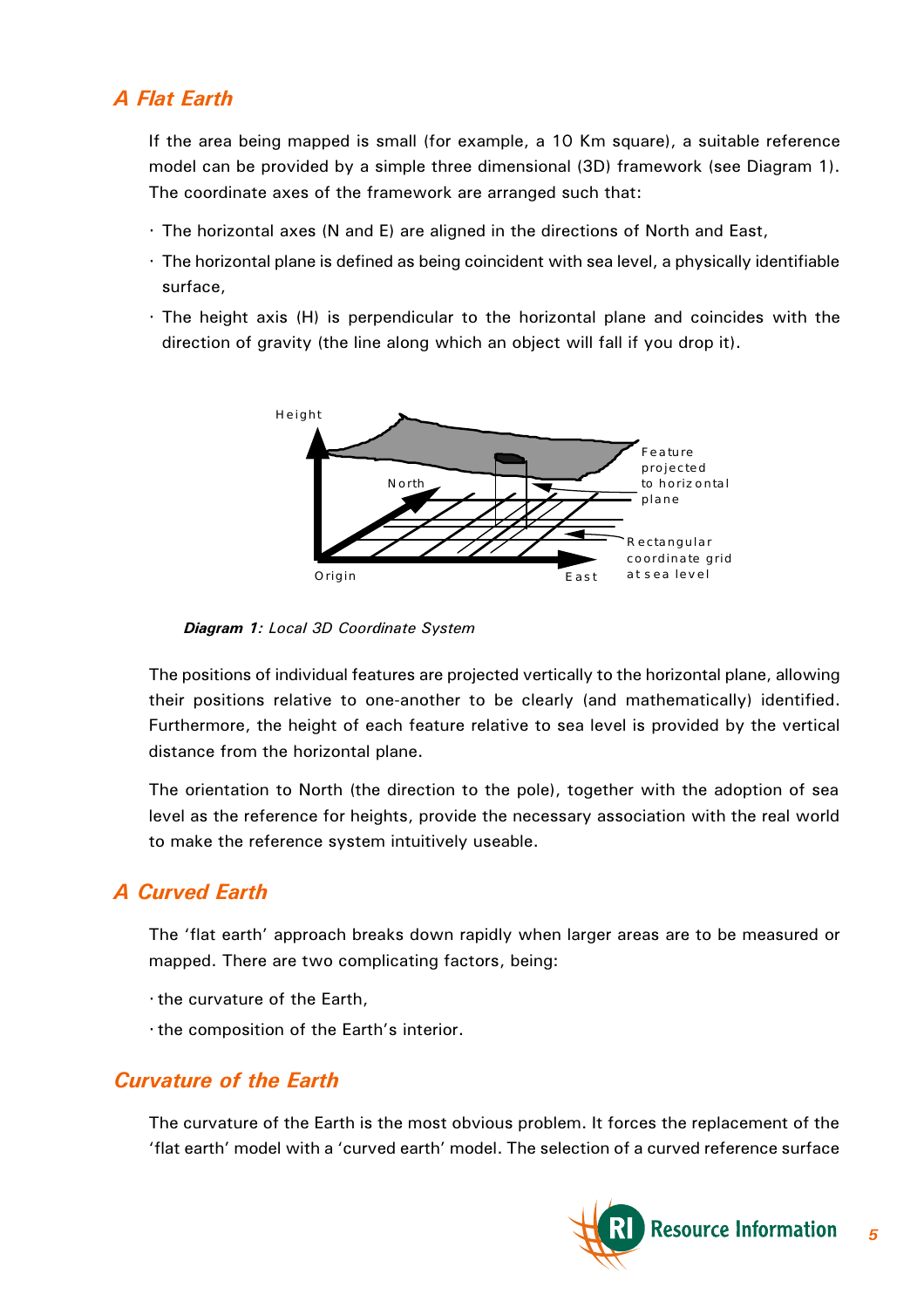<span id="page-5-0"></span>is an important consideration as it needs to satisfy two criteria. Not only must it closely represent the shape of the Earth, it must also be mathematically simple to use.

At first glance, the most appropriate figure would seem to be a sphere. It is geometrically very simple. Moreover, it obviously approximates the general shape of the Earth.

Appearances can be deceptive!

In fact, the Earth is poorly approximated by a sphere, being significantly wider at the equator than between the poles. For this reason, a sphere is rarely used as a reference surface.

A spheroid (also referred to as an ellipsoid) provides a better option. A spheroid is the figure generated by rotating an ellipse about its minor (shorter) axis (See Diagram 2). It has the advantages of accommodating the bulge at the equator while remaining relatively simple mathematically. For these reasons, a spheroid is the figure usually chosen to represent the shape of the Earth.





## **Composition of the Earth's Interior**

The second complicating factor is less obvious. It relates to the Earth's composition.

 The composition of the Earth is not uniform. It varies from place to place. There are variations in the density and distribution of the different rock types. There are also distribution irregularities caused by mountain ranges and ocean depths. Together, the variations lead to anomalies in the Earth's gravity field. This, in turn, causes irregularities in the surface of sea level which is shaped by the gravity field. You can't see them but they are there.

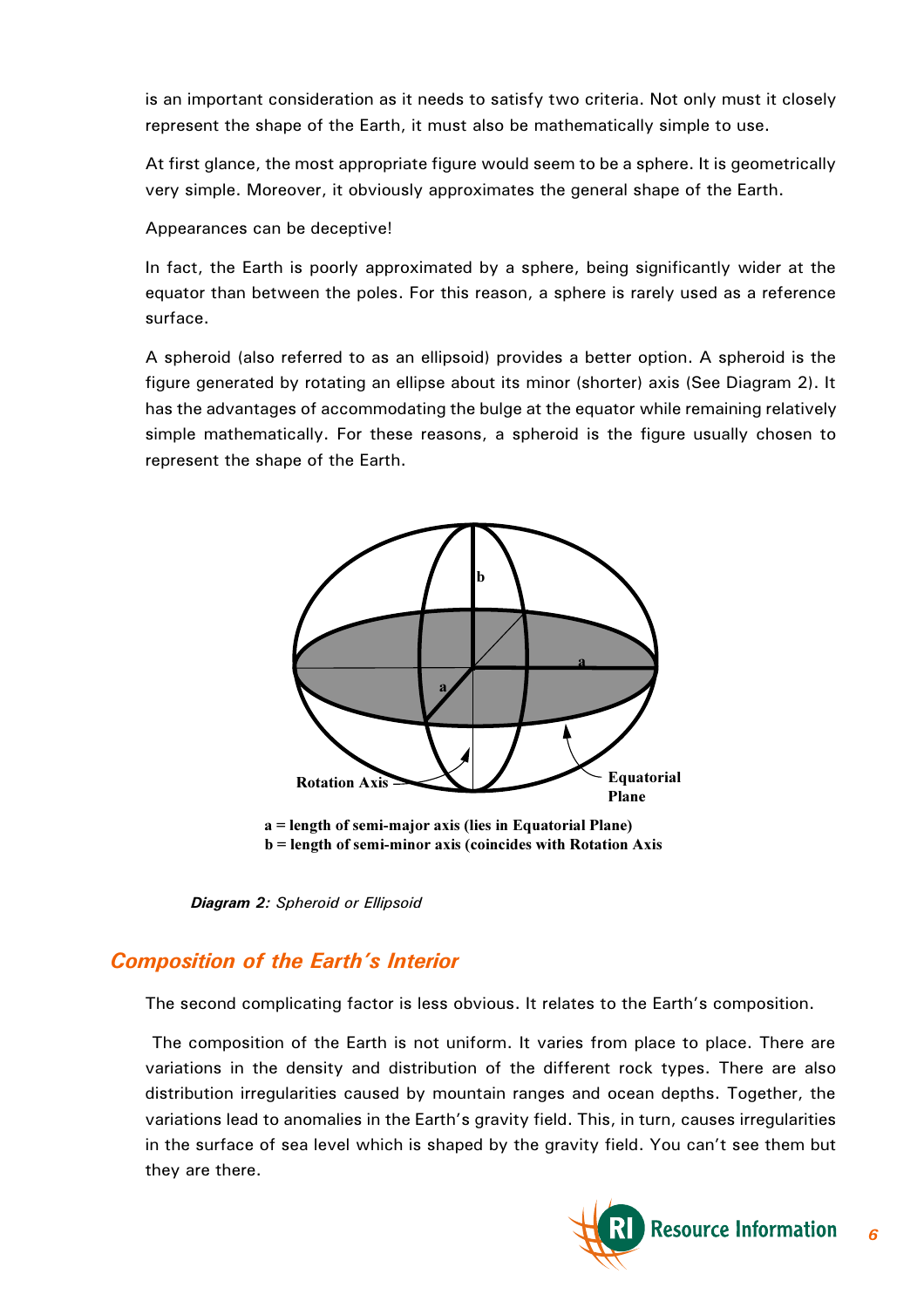<span id="page-6-0"></span>It is possible to mathematically formulate a model of the Earth's sea-level surface. However, the model is very complex and is not suitable for recording the geographic positions of features. Sea level does not, for example, coincide with a mathematically simple surface such as a sphere or spheroid (see Diagram 3).

Why is this important?

In the small-area 'flat earth' model, the horizontal plane containing the N and E axes was able to be positioned such that it coincided with sea level. It is not possible to do this with a 'curved earth model' due to the irregularity of the sea-level surface. Instead, a best-fit of the spheroid to the sea-level surface has to be performed.



*Diagram 3: Relationship Between Spheroid and Sea Level*

# *Implications for Users*

What are the implications of the lack of coincidence between the spheroid and the sea level surface to the user?

There are several. They are illustrated in Diagram 4.



*Diagram 4: The Vertical and the Ellipsoidal Normal*

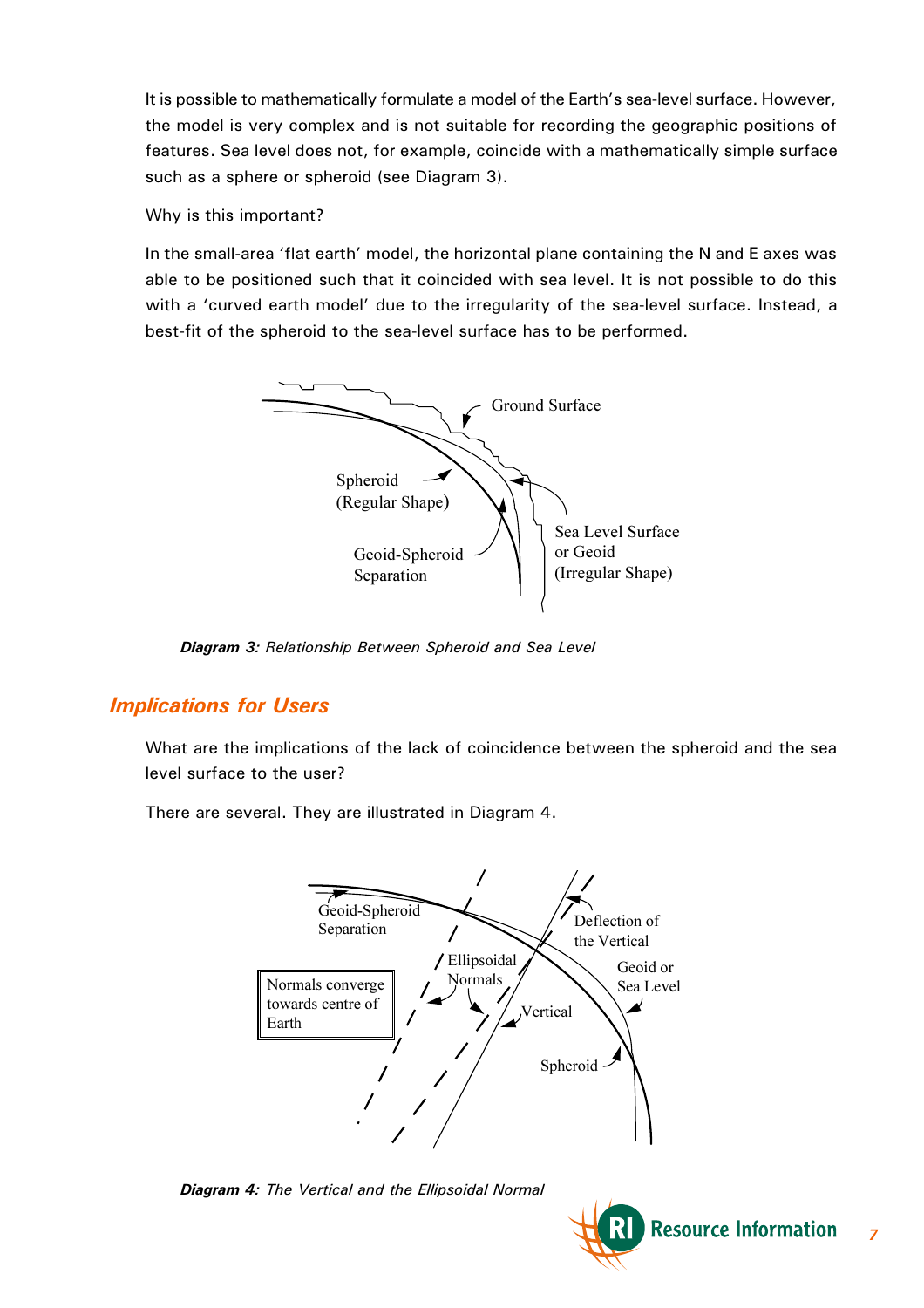## <span id="page-7-0"></span>*The Deflection of the Vertical*

First of all, there is the difference between the vertical (the line perpendicular to the sealevel surface) and the ellipsoidal normal (the line perpendicular to the spheroid).

The vertical is coincident with the direction of gravity at a point. It is the line along which an object falls when it is dropped. The vertical is very important to measurements taken by conventional surveying instruments (such as theodolites and levels). These instruments are set-up such that their rotation axes are either coincident with, or perpendicular to, the vertical. Consequently, all angles are measured relative to the vertical.

The ellipsoidal normal, on the other hand, is the line along which a feature on the earth's surface is projected down to the spheroid. It is the line which is used in computations involving observations at the feature.

To summarise:

- · the vertical is the line associated with measurements, while
- · the ellipsoidal normal is the line associated with computations.

In our 'flat-earth' model, the two lines are considered coincident. In a 'curved earth' model, they generally are not. Accordingly, in order to use an angle measurement in a computation process, the measurement should first be corrected for the 'tilt' between two lines.

The tilt is referred to as the Deflection of the Vertical. It is described by two small angles, these being the component tilts in the northerly and easterly directions.

#### *The Geoidal Undulation*

There are two reference surfaces which are commonly used as a basis for height values. They are the sea-level surface (or geoid) and the spheroid. In our 'flat earth' model, the two surfaces are considered coincident. In a 'curved earth' model, this is rarely the case.

In most parts of the world, distance above sea-level has been the traditional mechanism for measuring height. This has been due to:

- · a preference for a physically identifiable surface as a reference,
- · the importance of sea level to economic activity (for example shipping),
- $\cdot$  the linkage between sea level, the earth's gravity field, and the conventional instrumentation used to measure height differences,
- · the importance of gravity-related heights to water-flow problems.

The Australian Height Datum (AHD) is an example of such a system.

Spheroidal heights (heights relative to the spheroid) are now becoming increasingly popular. Until recently, they were more difficult to determine than sea-level heights. However,

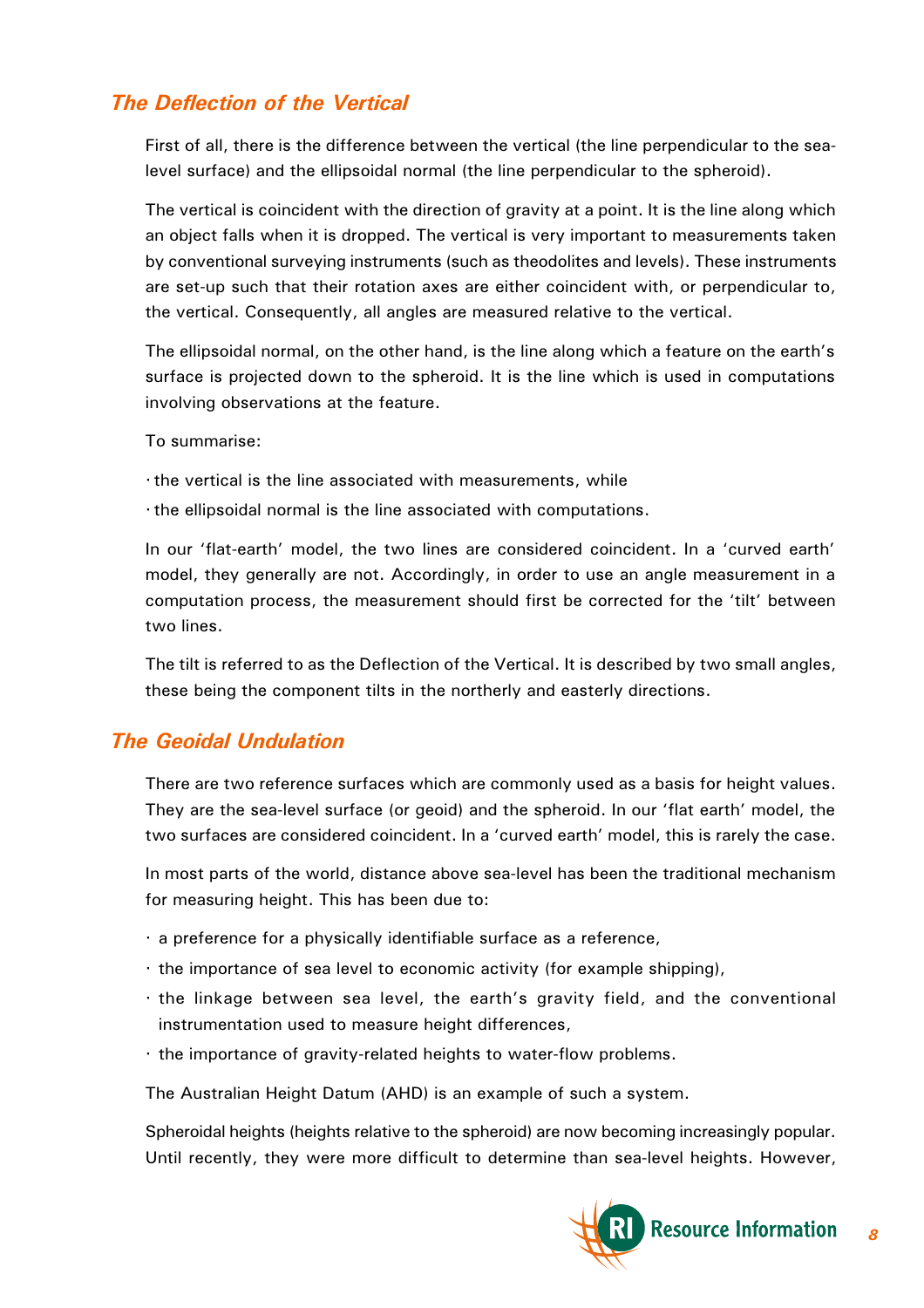<span id="page-8-0"></span>satellite surveying and satellite navigation receivers have reversed this situation, producing spheroidal heights as part of their output.

The distance between the geoid and the spheroid is referred to as the geoid-spheroid separation or geoidal undulation (See Diagrams 3 and 4). If it is known, a sea-level height can be converted to a spheroidal height and vice-versa. There are a number of methods for calculating the separation. All are mathematically complex and are beyond the scope of this discussion.

## *Convergence of the Ellipsoidal Normals*

In our 'flat earth' model, the lines projecting surface features to the horizontal plane were parallel. In a 'curved earth' model, the ellipsoidal normals converge towards the centre of the spheroid (See Diagram 4).

Consequently, a distance measured on the surface of the earth has to be shortened before it can be used in computations on the spheroid. The amount of the shortening will depend on the height of the measurement above the spheroid. It is approximately one millimetre per kilometre for every 6.3 metres of height.

## **Geodesy and Geodetic Datums**

#### *Geodesy*

It is now time to define the term Geodesy. Essentially, Geodesy is the branch of science concerned with the determination of the size and shape of the Earth. Its range of contributing activities is vast. They include the processing of survey measurements on the curved surface of the Earth as well as the analysis of gravity measurements.

A 'curved-earth' reference model of the world is referred to as a geodetic datum. The characteristics of a geodetic datum have been discussed in the preceding sections. However, to summarise:

- · A geodetic datum is a simplified mathematical representation of the size and shape of the earth.
- · It usually takes the form of a spheroid, this being an ellipse rotated about its minor (shorter) axis.
- · A geodetic datum is vital to all activities involving spatial data. The spheroid provides a mathematically simple surface for performing surveying and navigation computations over a wide area. It also provides a reference surface on which to base mapping and Geographic Information Systems (GIS).
- $\cdot$  The surface of the spheroid is positioned such that it is a best-fit to the Earth's sea level surface (ie to the geoid). An exact fit to sea level is not possible due to anomalies in the Earth's gravity field. Gravity anomalies (caused by variations in the density and distribution of the earth's mass) cause irregularities in the sea level surface. This renders sea level unsuitable as a horizontal reference surface for mapping activities.

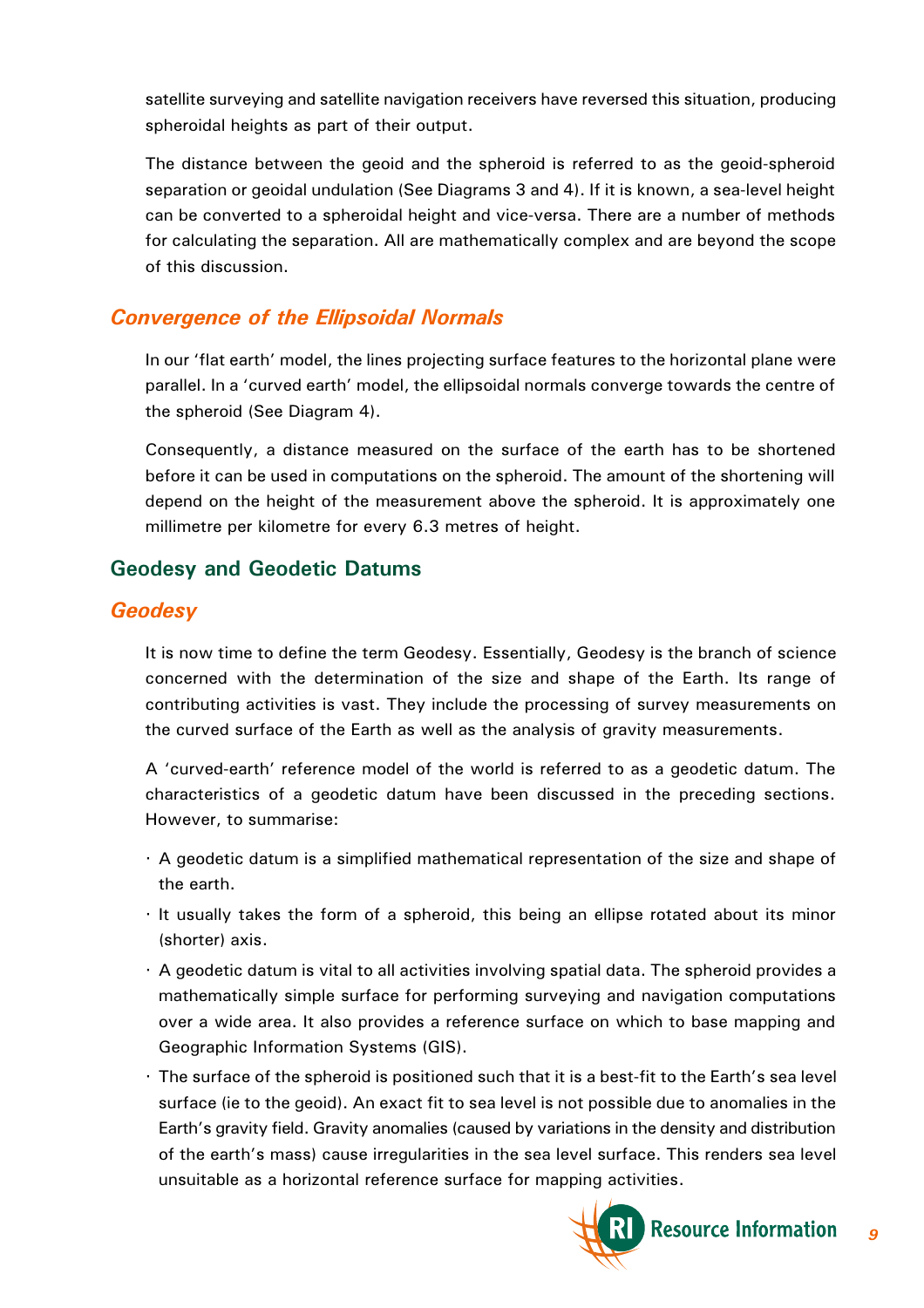<span id="page-9-0"></span>· Sea level is widely used as the reference surface for the measurement of height. The contours on a map will usually show height above sea level. However their position will be mapped on the spheroid.

## *Types of Geodetic Datum*

Geodetic datums are usually classified into two categories. These are known as local geodetic datums and geocentric datums.

**A Local Geodetic Datum** is a datum which best approximates the size and shape of a particular part of the earth's sea-level surface. Invariably, the centre of its spheroid will not coincide with the Earth's centre of mass.

Until very recently, most country's spatial information systems were based on local geodetic datums.

The Australian Geodetic Datum (AGD) is an example of a local datum. Its spheroid is a good approximation to the size and shape of the sea-level surface in the region of Australia but a poor approximation in other parts of the world (see Diagram 5).

**A Geocentric Datum** is one which best approximates the size and shape of the Earth as a whole. The centre of its spheroid coincides with the Earth's centre of mass (see Diagram 6).

Geocentric datums do not seek to be a good approximation to any particular part of the Earth. Rather, their application lies in projects or undertakings which have global application.



*Diagram 5: Local Geodetic Datum*

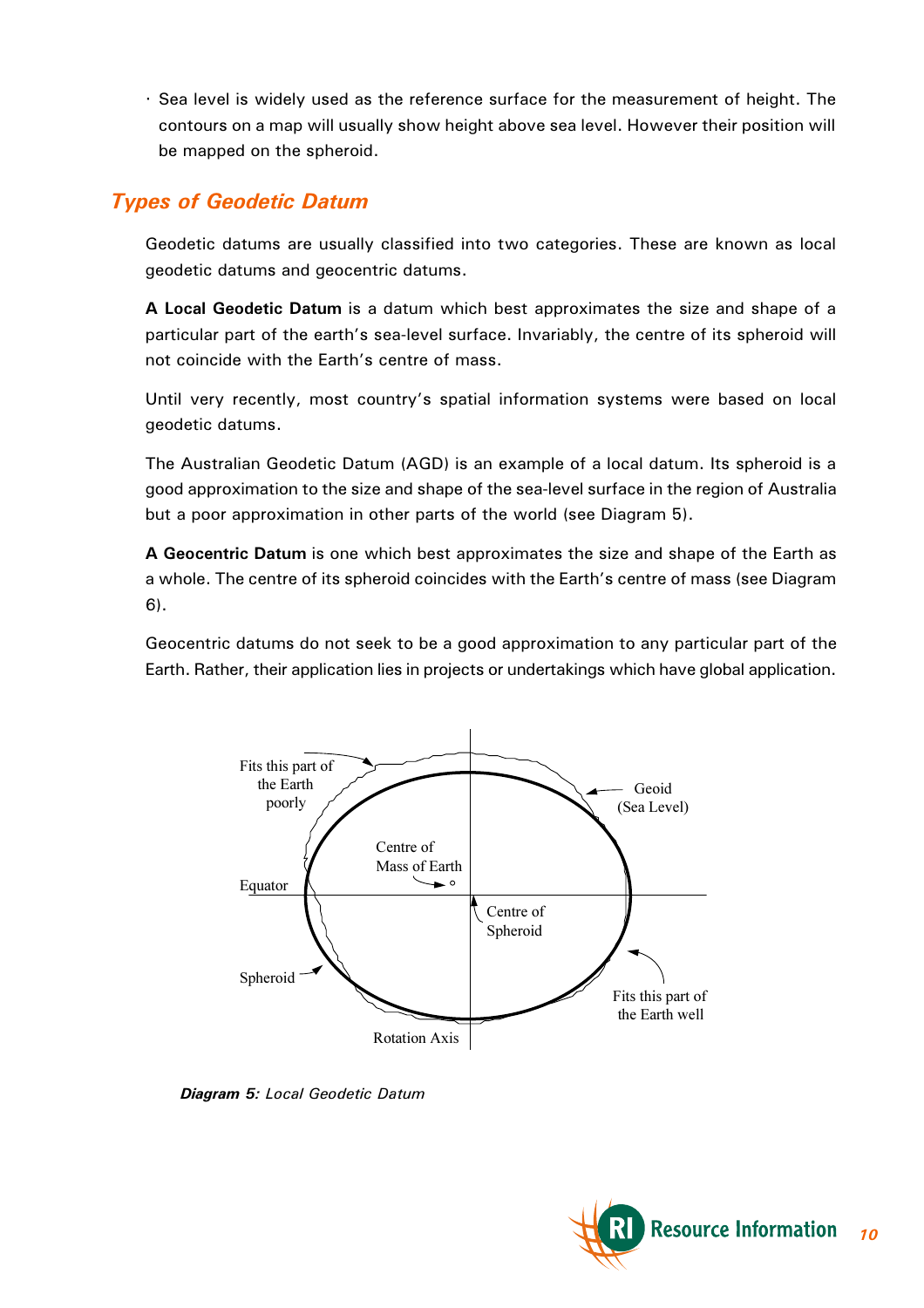<span id="page-10-0"></span>

*Diagram 6: Geocentric Geodetic Datum*

The Global Positioning System (GPS), which is operated by the United States Department of Defence, utilises a geocentric datum to express its positions because of its global extent. The Russian GLONASS satellite navigation system also uses a geocentric datum. However it is a different datum to that used by GPS.

## *Identifying Position on a Geodetic Datum*

Two coordinate systems are implicitly associated with a geodetic datum.

A Geodetic coordinate system is the system naturally associated with the spheroid. It allows positions on the earth's surface to be described in terms of latitude, longitude and spheroidal height (See Diagrams 7, 8 and 9).



*Diagram 7: Geodetic Latitude*

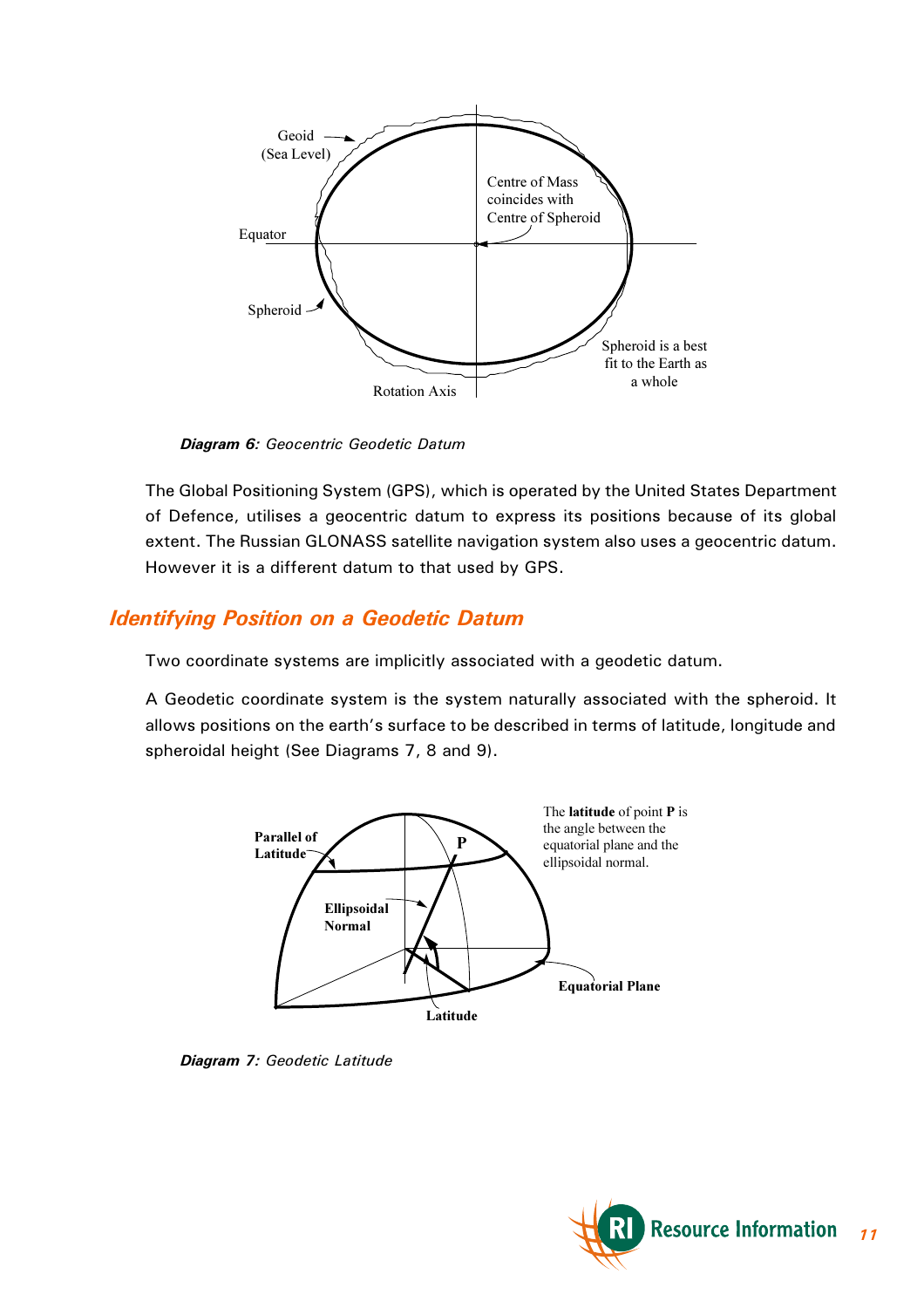

*Diagram 8: Geodetic Longitude*



*Diagram 9: Spheroidal Height*

An X,Y,Z Cartesian coordinate system (Diagram 10) may also be associated with the datum, such that:

- $\cdot$  the positive X axis lies in the equatorial plane and passes through  $0^{\circ}$  longitude,
- $\cdot$  the positive Y axis lies in the equatorial plane and passes through 90 $\degree$  East longitude,
- $\cdot$  the positive Z axis is parallel to the earth's rotation axis and passes through 90 $^{\circ}$  North latitude.



*Diagram 10: Cartesian Coordinate System*

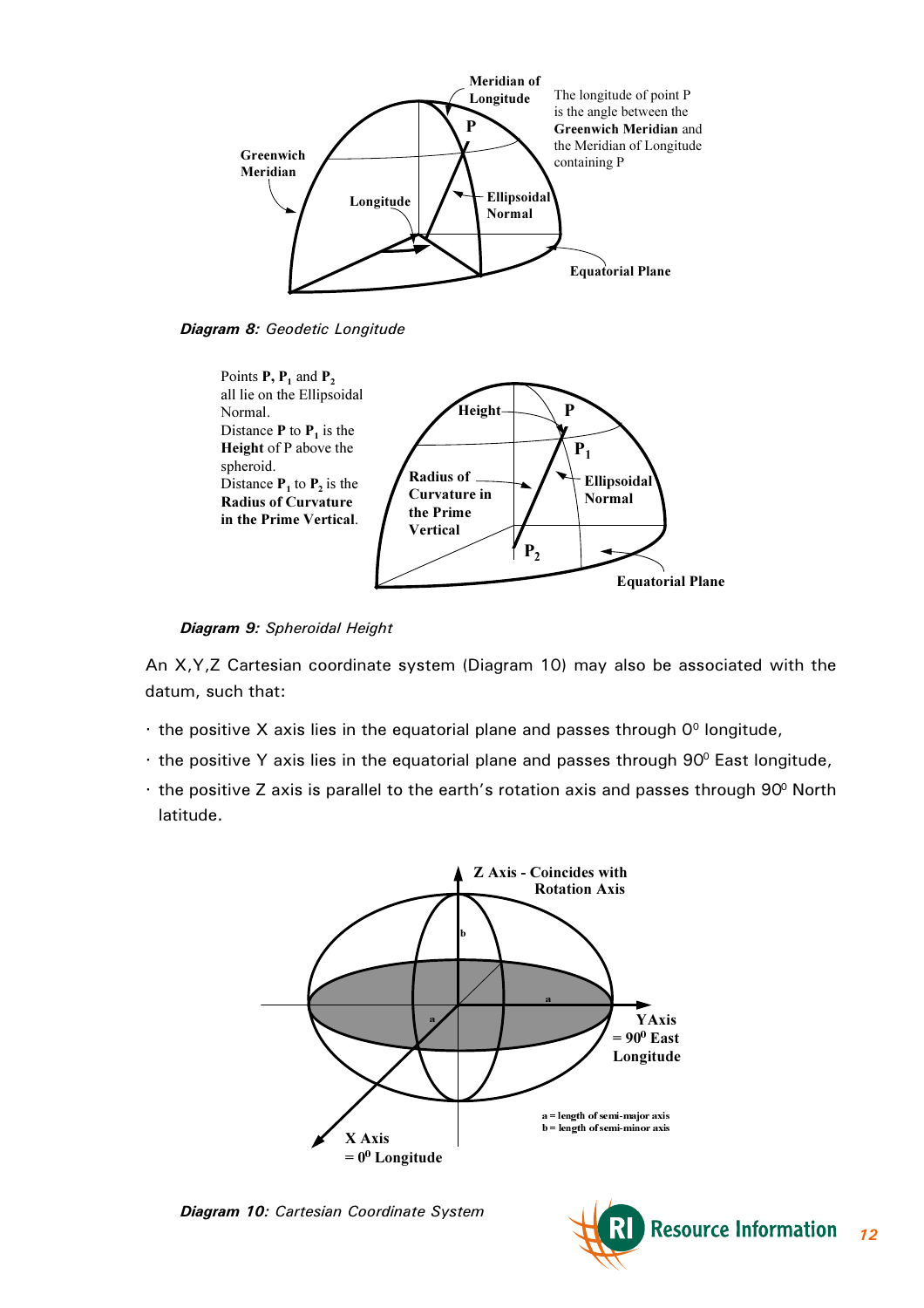A rigorous (or near-rigorous) conversion of coordinates between the two systems is easily achievable (see Diagram 11).



#### *Diagram 11: Geodetic and Cartesian Coordinates*

For the mathematically inclined, the formulae are included as Inserts 1 and 2.

*Insert 1: Conversion - Geographic to Cartesian*

*The formulae for converting latitude, longitude and spheroidal height to X, Y, Z are:*

> $X = (N + h)\cos\varphi\cos\lambda$  $Y = (N + h) \cos \varphi \sin \lambda$  $Z = ((b^2/a^2)N + h)sin\varphi$

*where*

*X, Y, Z are the Cartesian coordinates of the point*

j*,* l *are the latitude, longitude of the point*

*h is the height of the point above the spheroid along the ellipsoidal normal*

*a, b are the lengths of the semi-major and semi-minor axes of the spheroid*

*N is the radius of curvature in the prime vertical at the point.*

$$
= \frac{a^2}{\sqrt{a^2 \cos^2 \varphi + b^2 \sin^2 \varphi}}
$$

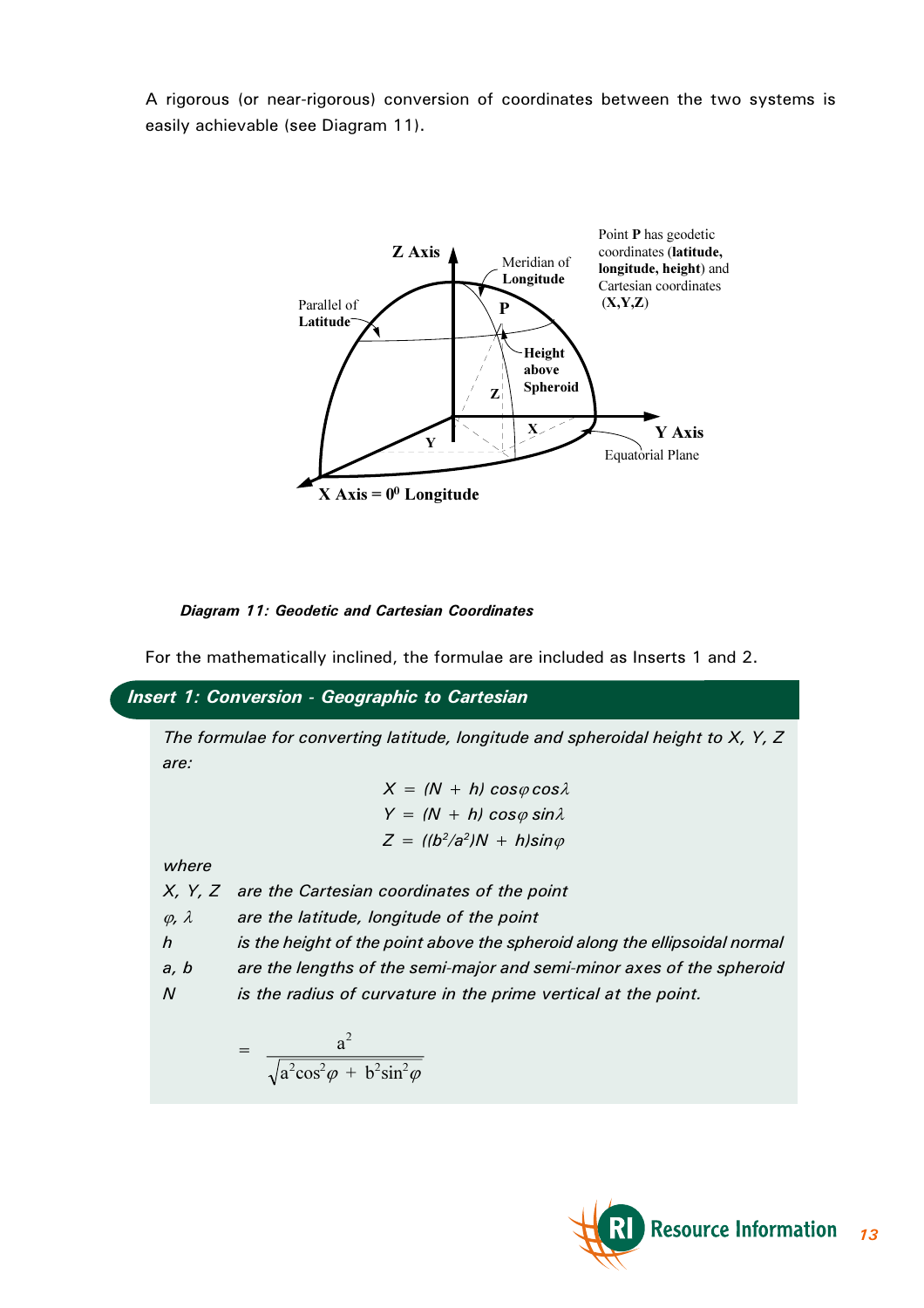#### <span id="page-13-0"></span>*Insert 2: Conversion - Cartesian to Geographic*

*The formulae for converting X, Y , Z to latitude, longitude and spheroidal height are:*

$$
\varphi = \arctan((Z + e^2 \ b \ sin^3 \theta) / (p - e^2 \ a \ cos^3 \theta))
$$

$$
\lambda = \arctan(Y / X)
$$

$$
h = (p / cos \varphi) - N
$$

*where*

*X, Y, Z are the Cartesian coordinates of the point*

j*,* l *are the latitude, longitude of the point*

*h is the height of the point above the spheroid*

*a, b are the lengths of the semi-major and semi-minor axes of the spheroid*

*N is the radius of curvature in the prime vertical*

$$
= \frac{a^2}{\sqrt{a^2 \cos^2 \varphi + b^2 \sin^2 \varphi}}
$$

 $e^2$  *is the eccentricity squared =*  $(a^2 - b^2) / a^2$ 

 $e^{i2}$  *is the second eccentricity squared =*  $(a^2 - b^2) / b^2$ 

 $\theta$  *is an auxiliary quantity = arctan (Z a / p b)* 

$$
\rho = \sqrt{X^2 + Y^2}
$$

#### *Map Projection Coordinates*

A third coordinate system is that provided by a map projection. A map projection is used to enable the curved surface of the spheroid to be represented on a flat sheet of paper (in other words, a map). The projection process results in the map's spatial representation being distorted. (Imagine the stretching and tearing that you would have to do to a basketball to make its curved surface lie flat on the ground.) The magnitude of the distortion can be calculated, allowing corrections to be made when necessary.

A rectangular grid coordinate system (similar to our 'flat earth' grid) is associated with every map projection. Map projection coordinates are described in terms of Easting and Northing, being distances to the East and North of an origin. They are usually expressed in units of metres or feet.

There are a large number of map projections available for use. Each can be implemented on any spheroid. One of the most commonly used is the Transverse Mercator Projection, known as the Gauss-Kruger System in some parts of the world. The formula for converting latitude and longitude to grid easting and northing are too complex to be quoted in this document. However they can be found in any reference book on map projections.

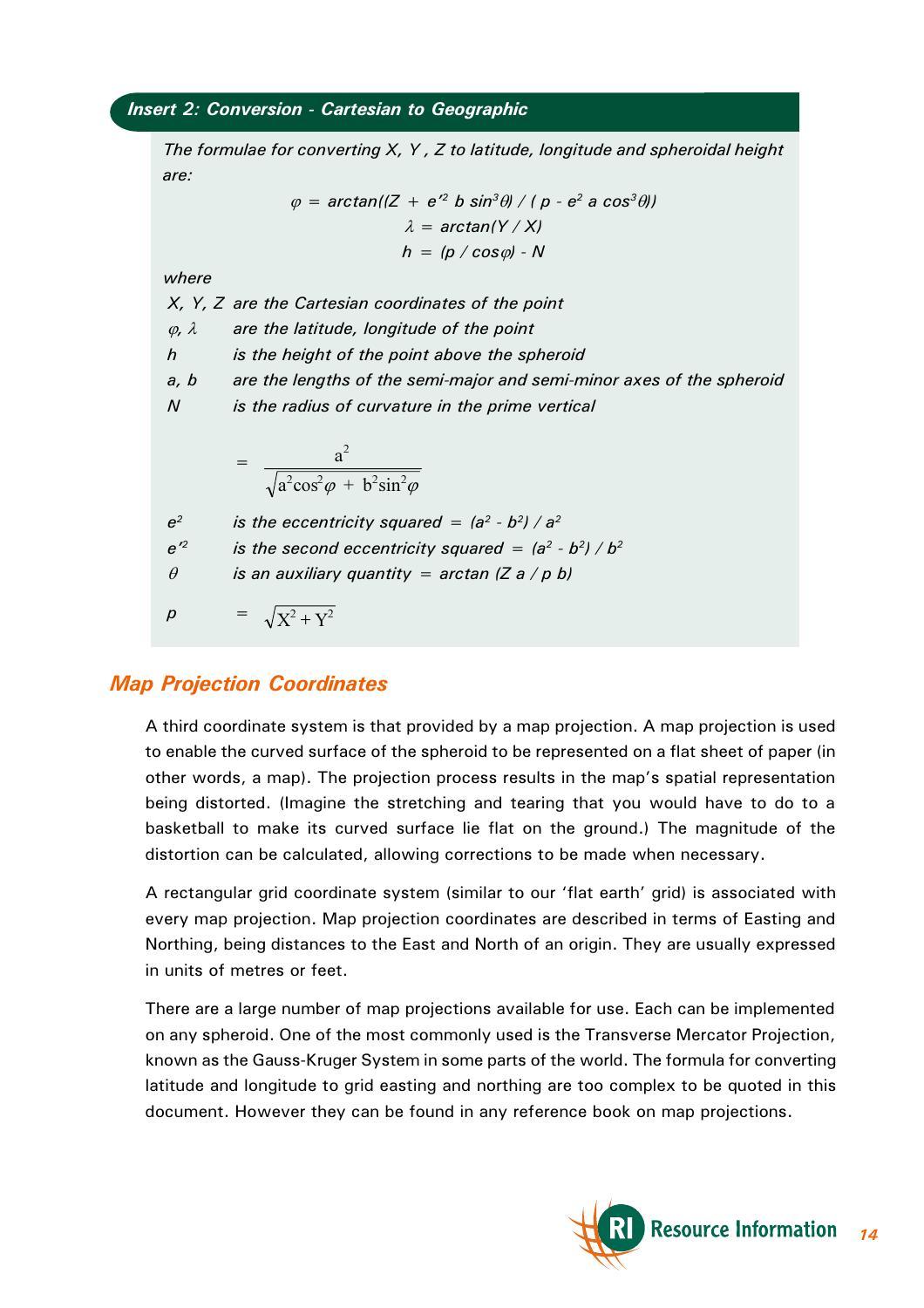#### <span id="page-14-0"></span>*Insert 3: Universal Transverse Mercator (UTM)*

*Universal Transverse Mercator (UTM) is a global implementation of the Transverse Mercator projection. It divides the earth into 60 zones, each being bounded by meridians of longitude (extending from the North Pole to the South Pole). Imagine an orange being comprised of 60 segments. Each segment would be equivalent to a UTM zone.*

*Each UTM zone is restricted to a width of six degrees of longitude. This is to avoid distortions becoming too large. The meridian at the zone's center is referred to as the Central Meridian.*

*The point of intersection between the Equator and the Central Meridian, is assigned the following values, ensuring that all coordinates within the zone are greater than zero,*

> *East 500,000.000 metres North 0.000 metres (Northern Hemisphere) or 10,000,000.000 metres (Southern Hemisphere)*

*Under the UTM system, each East and North coordinate pair could refer to one of sixty points on earth. The same coordinate pair exists in each of the sixty zones. Consequently, the zone number must be quoted with the East and North values. The zone number is effectively a third coordinate.*

*The Australian Map Grid is a UTM projection. It lies in UTM Zones 47 to 58.*

## *Geodetic Networks*

A Geodetic Survey is an activity concerned with the determination of latitude, longitude and height for points on the surface of the Earth. The activity involves the acquisition of surveying measurements (for example, angles, distances, height differences, observations to artificial satellites) and their subsequent processing to produce coordinates.

The geometry of the measurements in a geodetic survey is known as a Geodetic Network. The principal geodetic network covering a country or continent is referred to a Primary Geodetic Network (or Primary Network for short). The vertices in the primary network are commonly known as Trigonometric (Trig) or Control Stations (see Diagram 12).

Trig Stations are monumented by ground marks. The marks normally consist of brass plaques set in concrete. Traditionally they have been located on hill tops, and have frequently been witnessed by some form of cairn or survey beacon. The beacons serve to aid the location of stations as well as to protect them from possible destruction. In addition, they provide a landmark for distant users.

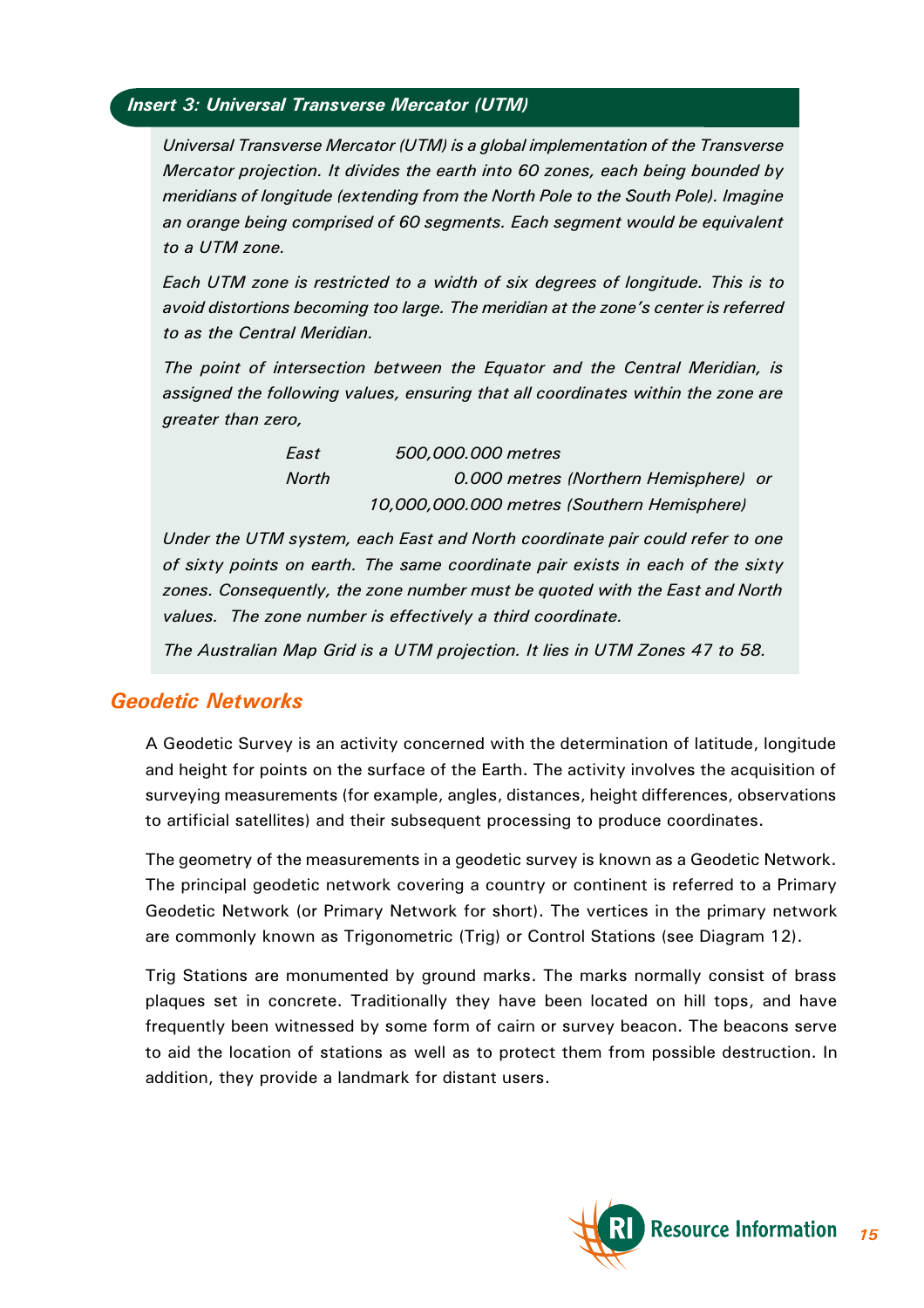<span id="page-15-0"></span>Prior to the late 1950s' horizontal geodetic networks were mostly established by means of triangulation. The methodology was to use theodolites at each trig station to measure the angles between every other visible station in the network. One or two short distances were also measured to scale the network. Orientation (or bearing) was determined from astronomic observations.



*Diagram 12: Geodetic Network*

More recently, measurement systems based on artificial earth satellites have become available. The GPS system is the best known of these. The system, which usually requires satellite receivers to be simultaneously positioned at each end of an observed line, has removed the need for network stations to be intervisible. Consequently, trig stations no longer need to be placed on the tops of hills; they can be established in more accessible locations.

Secondary and Tertiary Geodetic Networks are often created following the establishment of a Primary Network. The difference between these and the Primary Network is that their relative accuracy is lower and their station spacing is closer. Stations in a Primary Network will typically be 25 to 50 kilometres apart. Stations in a Tertiary Network may be as close as 200 metres.

## *Geodetic Datum Definition*

The process through which a geodetic datum is formulated to provide a best-fit to the physical earth is referred to as datum definition.

Datum definition can be a long and complex undertaking. Several experimental definitions might be required before a final datum can be declared. Each trial might involve the processing of thousands of survey measurements. The data set might include satellite, gravity and astronomic observations, as well as angle (triangulation) and distance (trilateration) measurements.

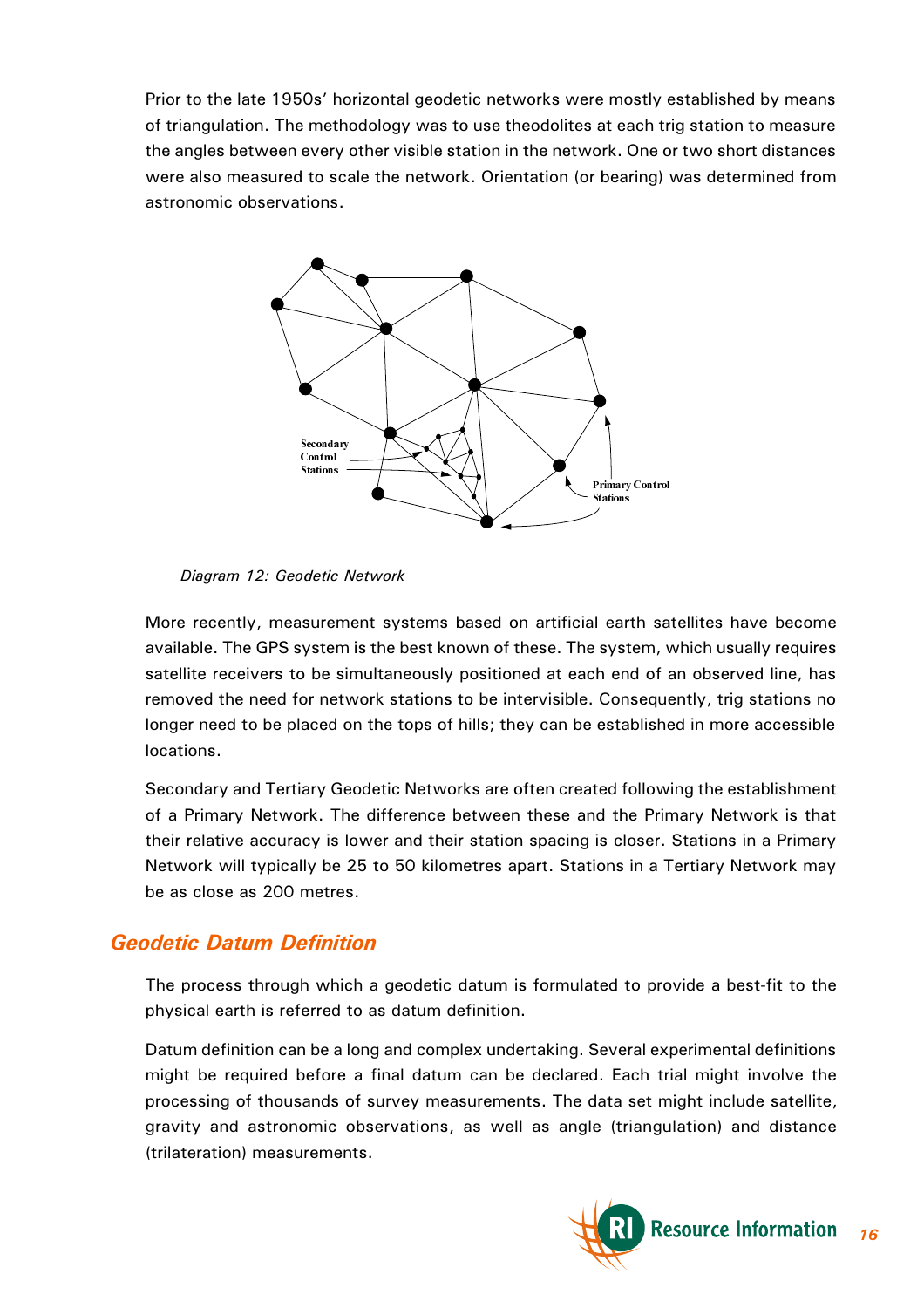<span id="page-16-0"></span>In the past, definitions of local datums have depended heavily on astronomic observations. Positional astronomy was used to determine latitude and longitude for a selection of trig stations distributed over the area of interest. A corresponding set of latitude and longitude values were computed using angle and distance measurements (the geodetic network), the computations being done on the surface of the nominated spheroid starting from an origin station.

The two sets of coordinates would inevitably differ due to irregularities in the earth's gravity field (the differences being the Deflections of the Vertical**)**. The differences were analysed to determine whether a revised solution, maybe using a different spheroid or origin station, would produce smaller deflections. When the analysts were satisfied that the smallest differences had been achieved, the datum would be defined by declaring the latitude, longitude and spheroidal height of the origin station as well as the parameters defining the ellipsoid.

The definition of a geocentric datum is a more complex process, involving measurements over the entire globe. The process generates coordinates for all participating stations simultaneously.

## **The Problems of Multiple Datums**

# *A Multitude of Datums*

A geodetic datum is a mathematical concept. It is therefore theoretically possible (although certainly not desirable) to define an infinite number of datums to cover any area. Ideally, a single datum should be used in a country or region so that all data can be referenced to a common coordinate system. In practice it is frequently necessary to deal with two or more datums for technical or political reasons (for example, a local datum for existing mapping and a newer geocentric datum for satellite navigation).

It is important to understand that the coordinate values for a point are dependent on the datum being used. The latitude, longitude and height of a point defined on Datum 1 will almost certainly be different to its latitude, longitude and height defined on Datum 2. The differences may be a consequence of:

- · the ellipsoids being different shapes,
- · the centres of the ellipsoids being displaced, possibly by hundreds of metres,
- · the Cartesian coordinate axes of the two datums not being parallel or being subject to a scale difference.

**IT IS VITAL THAT USERS BE FULLY AWARE OF THE DATUM(S) THAT THEY ARE USING. TRYING TO DIRECTLY COMBINE COORDINATES FROM TWO DIFFERENT DATUMS WILL PRODUCE WRONG NUMBERS AND CAN RESULT IN CATASTROPHIC OUTCOMES.**

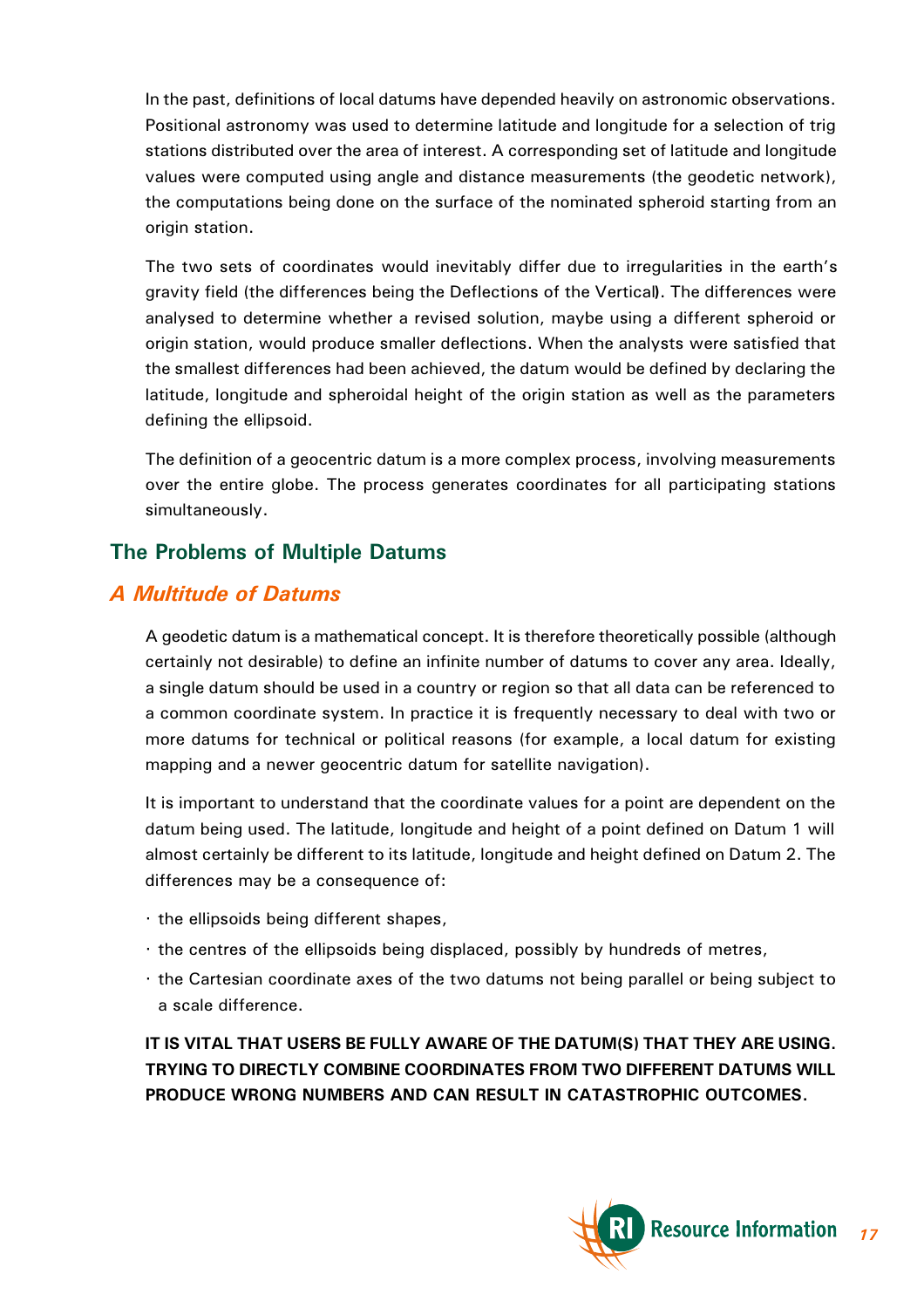## <span id="page-17-0"></span>*The Australian Geodetic Datum*

At present, there are two geodetic coordinate sets in common use throughout Australia. Both have been computed on the Australian Geodetic Datum (a local datum). They are referred to as:

- · The Australian Geodetic Datum 1966 (AGD66)
- · The Australian Geodetic Datum 1984 (AGD84)

The coordinate sets have been derived using the same spheroid (the Australian National Spheroid) and the same origin coordinate values (see Insert 4). They differ because the AGD84 values were computed using a much improved data set. Effectively, AGD84 is an updated, but distinctly different, version of AGD66. Care should be taken not to mix the two sets of coordinates during mapping operations.

#### *Insert 4: Definition of the Australian Geodetic Datum*

*The origin station for the Australian Geodetic Datum (AGD) is the Johnston Geodetic Station, sometimes referred to as the Johnston Origin. Its coordinate values, determined by astronomy, are:*

| Geodetic Latitude        | 25 <sup>0</sup> 56' 54.5515" South |
|--------------------------|------------------------------------|
| Geodetic Longitude       | 133º 12' 30.0771″ East             |
| <b>Spheroidal Height</b> | 571.2 Metres                       |

*The deflections of the vertical are defined to be zero at this station. The separation between sea-level and the spheroid was defined to be zero in 1966 and +4.9 metres in 1984.*

## *The Geocentric Datum of Australia (GDA)*

By the year 2000, Australia will adopt a geocentric datum as its principle national datum. Its coordinate set will be referred to as the Geocentric Datum of Australia 1994 (GDA94)

Its adoption will allow closer integration with international coordinate frameworks and navigation systems. In particular, the datum will coincide almost exactly with the datum used to support the Global Positioning System (WGS84). This will allow GPS-derived coordinates to be used directly with GDA94 in almost all circumstances.

All Australian data sets, including revised hard copy maps, will be progressively converted to the new coordinate system. GDA94 coordinates have already been computed for every trig station in the Australian Primary Geodetic Network. The computations involved a much larger data set than was available at the time of AGD84.

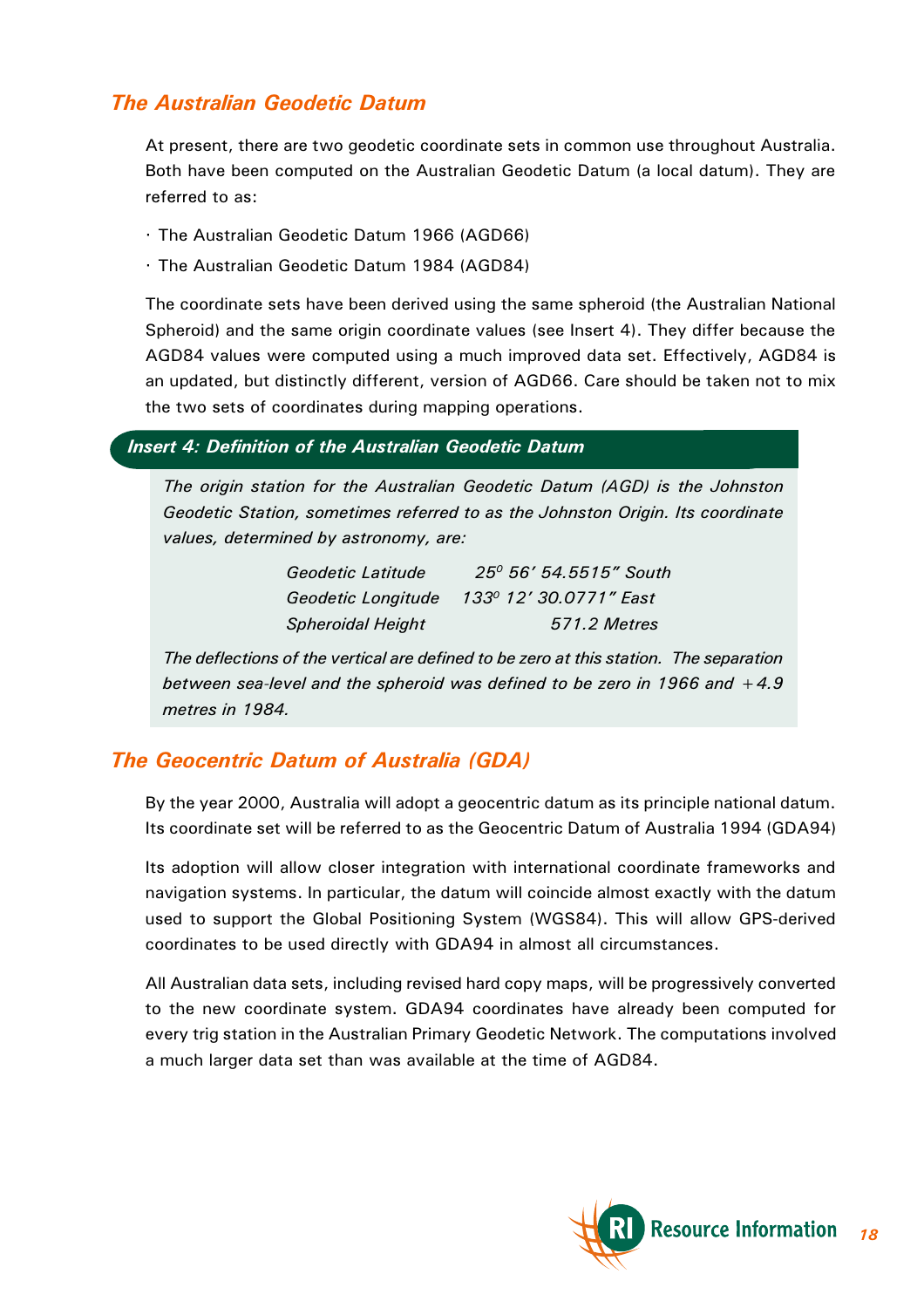## <span id="page-18-0"></span>*An Important Warning !*

THERE ARE MAJOR DIFFERENCES BETWEEN THE GDA94 AND AGD66/84 COORDINATE SYSTEMS.

Remember!

- · The AGD coordinates use a local datum, while the GDA coordinates use a geocentric datum,
- · The two datums use different shaped ellipsoids (See Insert 7).

As a result, the AGD and GDA coordinates for the same point differ by approximately 200 metres (between 120 and 180 metres in both the easterly and northerly directions).

Note that this is the case for map grid coordinates as well as geodetic coordinates. The map grid coordinates for a point are directly related to the geodetic coordinates of the same point. If the geodetic coordinates change due to the adoption of a different datum and/or spheroid, the map grid coordinates will also change. THE ADOPTION OF A NEW DATUM CHANGES EVERYTHING.

#### *Transforming Between Datums*

Coordinates can be converted from one datum to another if the relationship between the two is known. The relationship is described by two components, being:

- · a set of formulae which describe the mathematics of the transformation process,
- · a set of parameters, referred to as transformation parameters.

The transformation parameters, which are substituted into the formulae, identify the relationship between the particular datums in question. They are calculated by comparing coordinate sets from the two datums. Consider the typical situation where we have:

- · Coordinate Set 1 which has been computed from Network 1 on Datum 1,
- · Coordinate Set 2 which has been computed from Network 2 on Datum 2.

The transformation parameters are derived by analysing survey control stations which have coordinates on both datums. The minimum number of stations required for this process depends on the transformation method being proposed. However, there is no maximum limit, and in general, as many stations as possible will be used.

Usually, the two coordinate sets will not coincide exactly. In other words, if the coordinates from Network 1 were transformed onto Datum 2 and compared with the coordinates from Network 2, there will usually be differences between the corresponding values. This is a consequence of the coordinate sets being derived from different measurement sets or network geometries (for example, Network 1 may have been measured by triangulation and Network 2 by GPS). One network will appear distorted relative to the other.

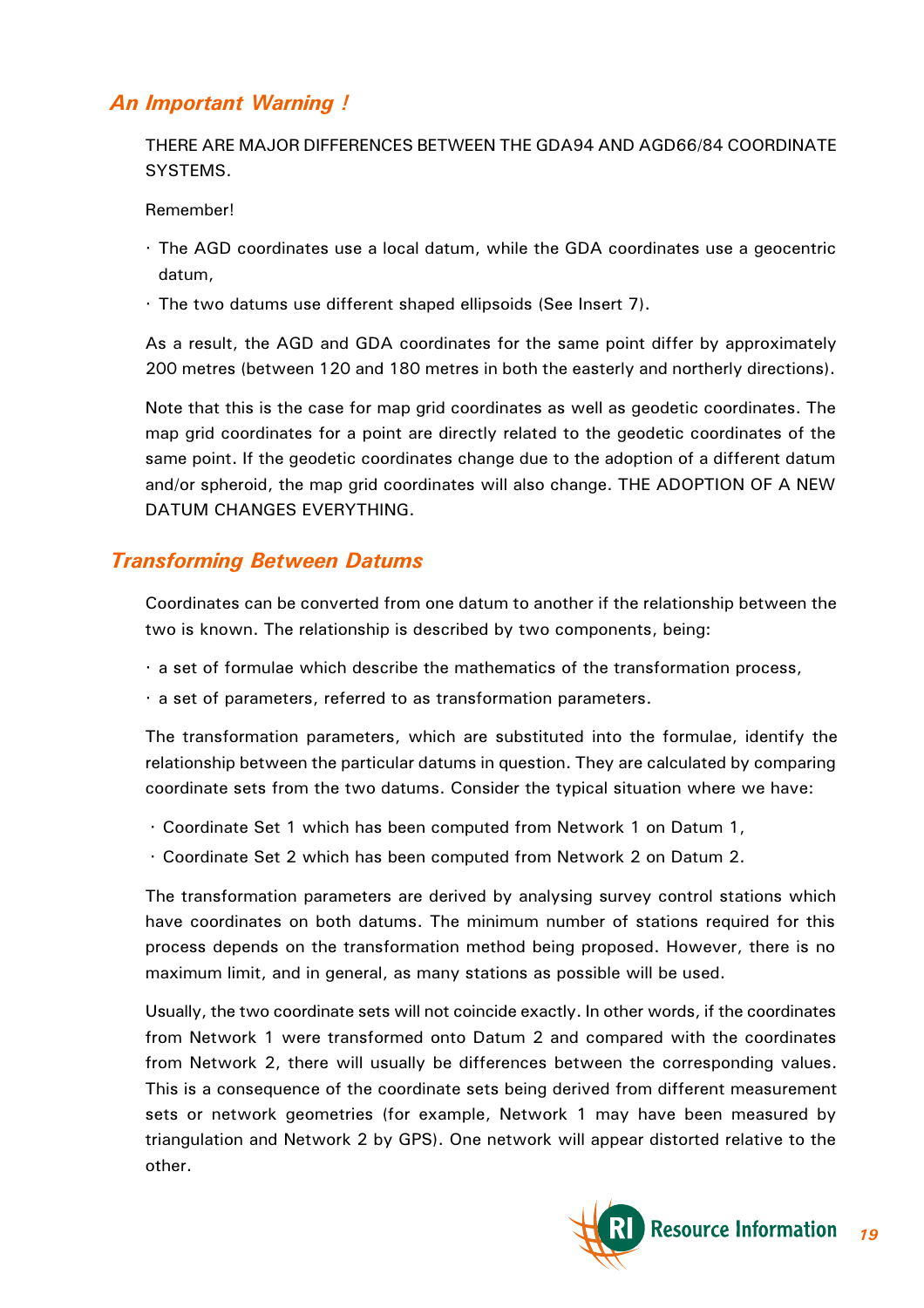<span id="page-19-0"></span>The differences between the transformed Datum 1 coordinates and the network Datum 2 coordinates are known as residuals. Their magnitude provides an indication of the quality of the two networks, as well as an indication of the accuracy of any subsequently transformed coordinates. An exact transformation (in other words, zero residuals) will only be achieved if the coordinates on both datums were computed using identical measurement data sets. This is seldom the case.

Transformation parameters are commonly generated by government mapping organisations. They are freely available to users and can be used in conjunction with GPS receivers and other spatial computer software.

## *Common Transformation Models*

If the XYZ coordinate axes of two datums are known to be parallel and identically scaled, a three parameter transformation can be derived to represent their relationship (see Diagram 13 and Insert 5).

If the coordinate axes are not parallel and identically scaled, a seven parameter transformation can be derived (see Diagram 14 and Insert 6).





*Insert 5: Three-Parameter Transformation Formulae*  $X_i = X_2 + \Delta X$  $Y_i = Y_i + \Delta Y$  $Z_i = Z_i + \Delta Z$ *where X1, Y1, Z<sup>1</sup> = Cartesian Coordinates of Datum 1 X2, Y2, Z<sup>2</sup> = Cartesian Coordinates of Datum 2*  $\Delta X$ ,  $\Delta Y$ ,  $\Delta Z$  = The difference between the centres of the two spheroids.

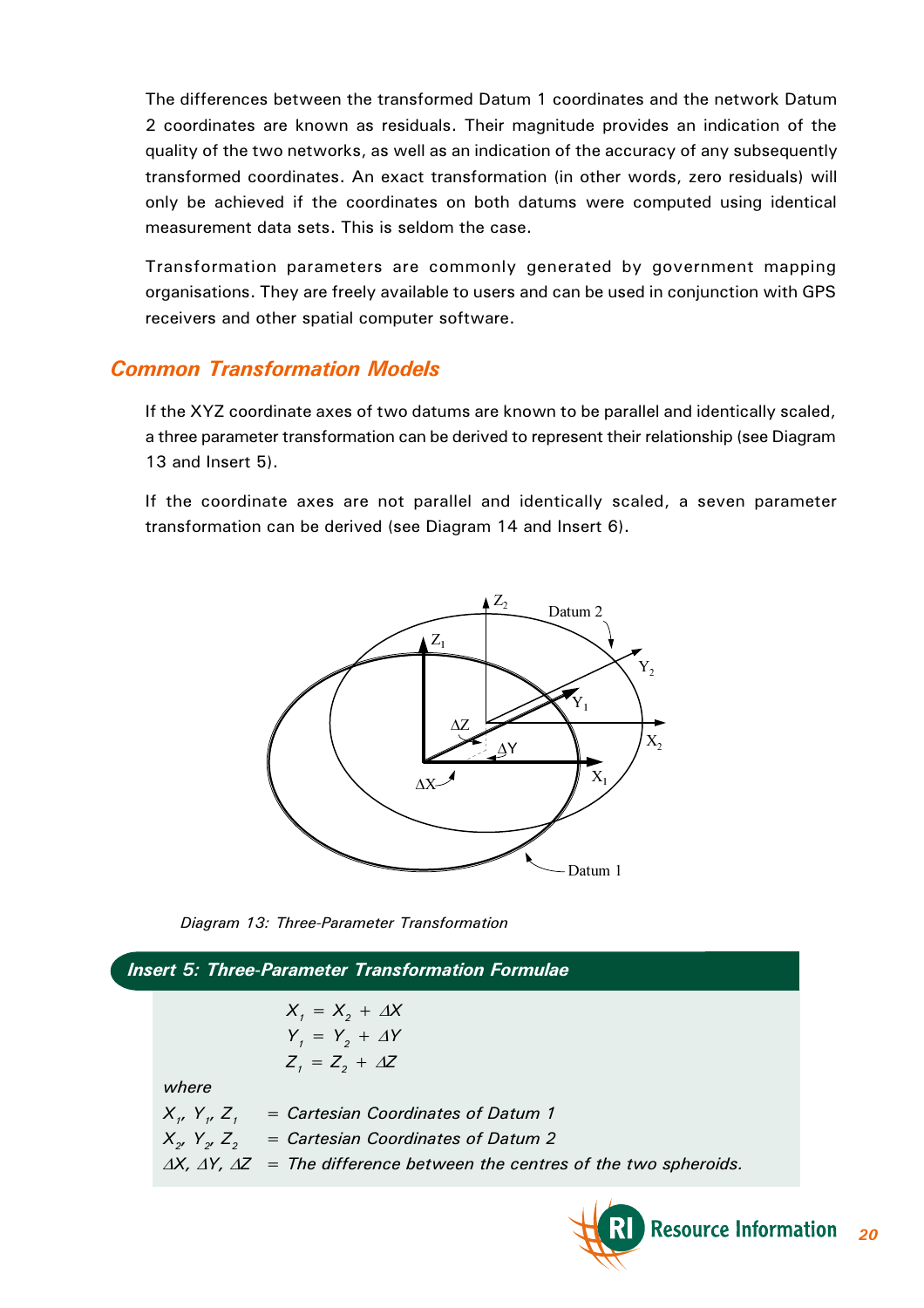<span id="page-20-0"></span>

*Diagram 14: Seven-Parameter Transformation*

*Insert 6: Seven Parameter Transformation Formulae (Bursa-Wolf Model)*

|                       |                                              |            |                                                                                                   | Rz                                         |                                                                                                  |  |
|-----------------------|----------------------------------------------|------------|---------------------------------------------------------------------------------------------------|--------------------------------------------|--------------------------------------------------------------------------------------------------|--|
|                       | $\begin{bmatrix} X_1 \\ Y_1 \end{bmatrix} =$ |            | $\begin{bmatrix} \Delta X \\ \Delta Y \end{bmatrix} + S_c \begin{bmatrix} 1 \\ -Rz \end{bmatrix}$ |                                            | $\begin{bmatrix} -R_Y \\ R_X \\ 1 \end{bmatrix} \begin{bmatrix} X_2 \\ Y_2 \\ Z_2 \end{bmatrix}$ |  |
| $\lfloor Z_1 \rfloor$ |                                              | $\Delta Z$ |                                                                                                   | $\begin{vmatrix} R_Y & -R_X \end{vmatrix}$ |                                                                                                  |  |

*where*

 $X_i$ ,  $Y_i$ ,  $Z_i$  = Cartesian Coordinates of Datum 1,  $X_{2}$ ,  $Y_{2}$ ,  $Z_{2}$  = Cartesian Coordinates of Datum 2,  $\Delta X$ ,  $\Delta Y$ ,  $\Delta Z$  = The difference between the centres of the two spheroids,  $R_{x}$   $R_{y}$   $R_{z}$  = The rotations around the three coordinate axes, *S<sup>C</sup> = The scale difference between the coordinate systems.*

*Rotations are positive anticlockwise about the axes of Datum 2 coordinate system when viewing the origin from the positive axes.*

## *Converting Coordinates Between Australian Datums*

Several sets of transformation parameters are being prepared to relate the AGD66 and AGD84 coordinates sets to the GDA94 datum. Parameters suitable for low and medium accuracy data sets, have already been computed. They are listed in Inserts 8, 9 and 10 below.

The sequence for transforming coordinates from Datum '1' to Datums '2' or '3' (see Diagrams 13 and 14) is as follows:

- 1. [If necessary] Transform map grid coordinates (eg. UTM) on Datum '1' to geodetic coordinates on Datum '1' using the appropriate map projection formulae.
- 2. Convert the geodetic coordinates on Datum '1' to XYZ Cartesian values on Datum '1' using the formulae in Insert 1.

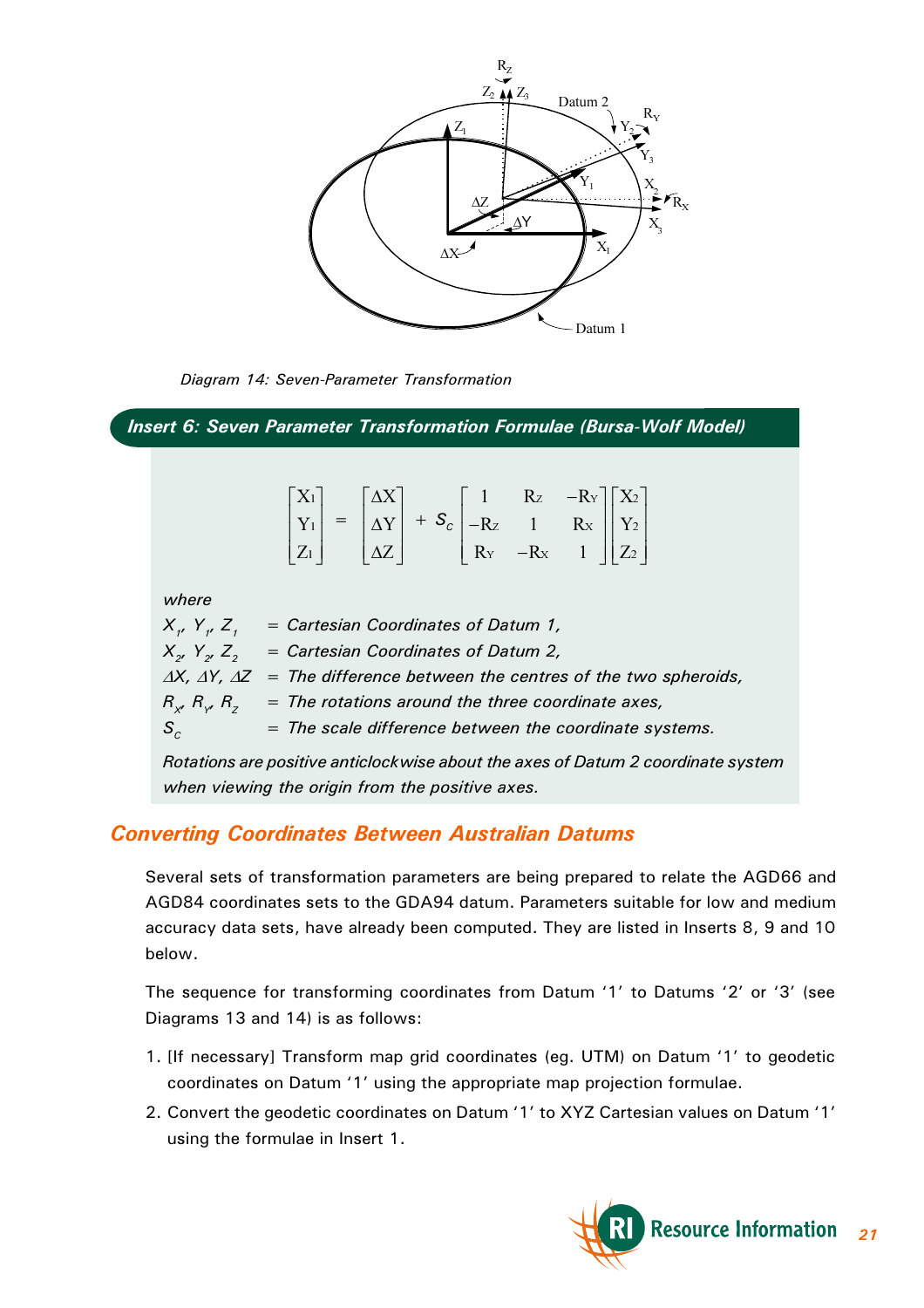- 3. Convert the XYZ Cartesian values on Datum '1' to XYZ Cartesian values on Datum '2' or '3' using the formulae in Insert 5 or 6 respectively.
- 4. Convert the XYZ Cartesian values on Datum '2' or '3' to geodetic coordinates on Datum '2' or '3' using the formulae in Insert 2.
- 5. [If necessary] Convert the geodetic coordinates on Datum '2' or '3' to map grid coordinates on Datum '2' or '3' using the appropriate map projection formulae.

**Note:** Datums '1' and '2'/ '3' may use different reference ellipsoids. It may therefore be necessary to use different values for the semi-major and semi-minor axes in steps 1-2 and 4-5 (See Insert 7 below).

#### *Insert 7: Spheroid Parameters for Australian Datums*

*This table lists the spheroidal parameters for the principal Australian datums. Note that the spheroids are defined by the semi-major axis and the flattening. The semi-minor axis is derived using the formula b = a (1 - f).*

| Datum                 | Australian Geodetic Datum | Geocentric Datum of Australia                               |
|-----------------------|---------------------------|-------------------------------------------------------------|
|                       | (AGD)                     | (GDA)                                                       |
| <b>Spheroid</b>       |                           | Australian National Spheroid Geodetic Reference System 1980 |
|                       | (ANS)                     | <i>(GRS80)</i>                                              |
| Semi-Major Axis (a)   | 6,378,160.0 metres        | 6,378,137.0 metres                                          |
| <b>Flattening (f)</b> | 1/298.25                  | 1/298.257222101                                             |
| Semi-Minor Axis (b)   | 6,356,774.719 metres      | 6,356,752.3141 metres                                       |

#### *Insert 8: Transformation from AGD66 to GDA94 Three Parameters*

#### *Three Parameter Transformation*

*The three parameters for transforming AGD66 coordinates to GDA94 are:*

- D*X -127.756 metres*
- D*Y -52.263 metres*
- D*Z 152.893 metres*
- *The parameters are the values endorsed by the Inter-Governmental Council on Surveying and Mapping (ICSM) in November 1997.*
- *Due to distortions in the AGD66 coordinate set, the accuracy of transformed coordinates computed using these parameters will be no better than FIVE METRES.*
- *To transform from GDA94 to AGD66, reverse the signs on all parameters.*

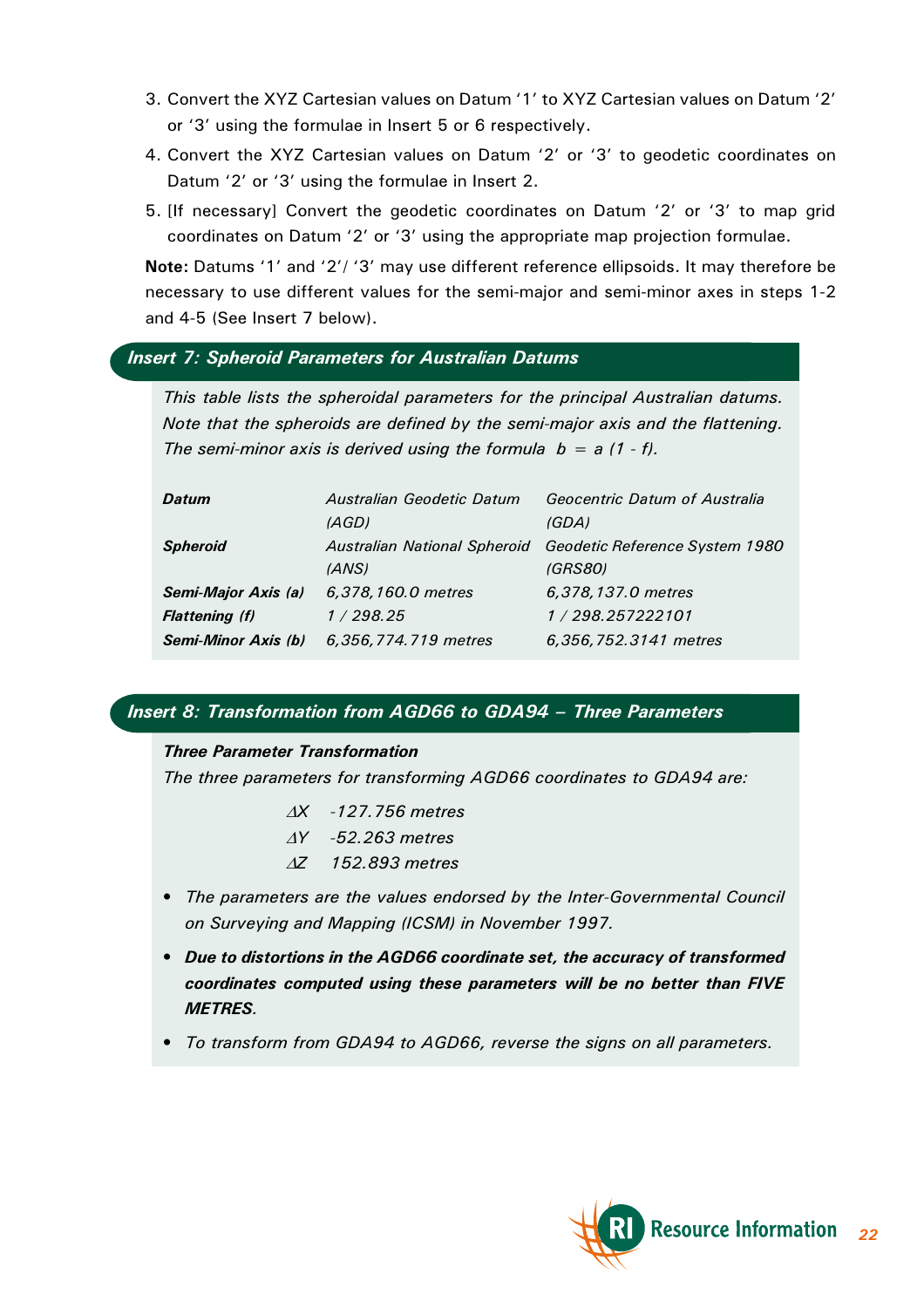#### <span id="page-22-0"></span>*Insert 9: Transformation from AGD84 to GDA94 Three Parameters*

#### *Three Parameter Transformation*

*The three parameters for transforming AGD84 coordinates to GDA94 are:*

- D*X -128.494 metres* D*Y -53.040 metres*
- D*Z 153.441 metres*
- *The parameters are the values endorsed by the Inter-Governmental Council on Surveying and Mapping (ICSM) in November 1997.*
- *Due to distortions in the AGD84 coordinate set, the accuracy of transformed coordinates computed using these parameters will be no better than FIVE METRES.*
- *To transform from GDA94 to AGD84, reverse the signs on all parameters.*

#### *Insert 10: Transformation from AGD84 to GDA94 Seven Parameters*

#### *Seven Parameter Transformation*

*The seven parameters for transforming AGD84 coordinates to GDA94 are:*

- D*X -117.763 metres*
- D*Y -51.510 metres*
- D*Z 139.061 metres*
- *R<sup>X</sup> -0.292 seconds*
- *R<sup>Y</sup> -0.443 seconds*
- *R<sup>Z</sup> -0.277 seconds*
- *S<sup>C</sup> -0.191 parts per million*
- *The parameters are the values endorsed by the Inter-Governmental Council on Surveying and Mapping (ICSM) in November 1997.*
- *Due to distortions in the AGD84 coordinate set, the accuracy of transformed coordinates computed using these parameters will be no better than ONE METRE.*
- *To transform from GDA94 to AGD84, reverse the signs on all parameters.*
- *The rotations must be converted to radians prior to inclusion in the formula.*

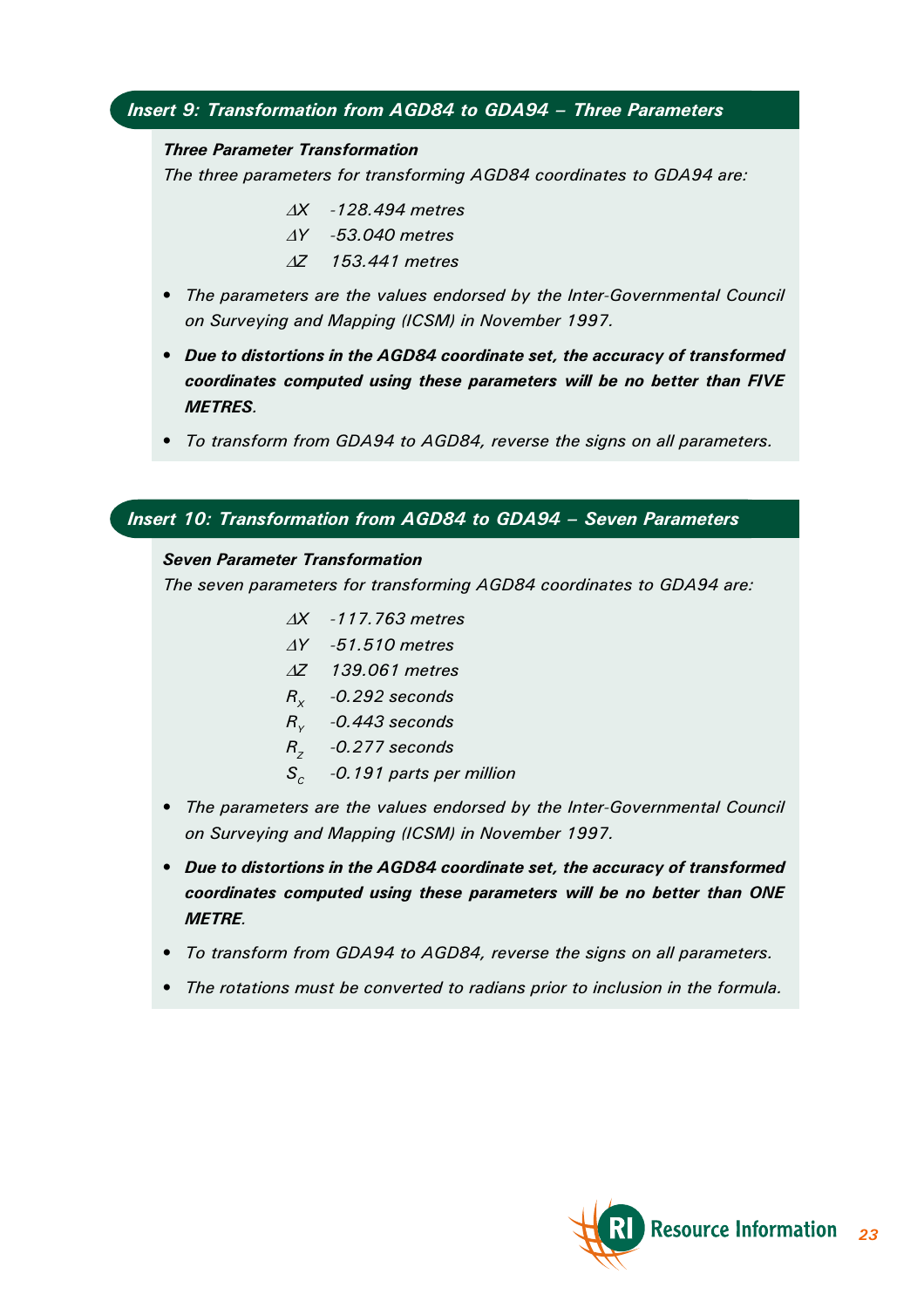## **The Value of a Geodetic Reference System**

(This chapter draws heavily on 'The Use and Value of a Geodetic Reference System', published by Earl F. Epstein and Thomas D. Duchesneau at the University of Maine in 1984.)

A geodetic network, and its associated spatial reference system, is a fundamental component of a nation's infrastructure. Rather than being an end in itself, it derives its value from being an input to other production processes. The utility of the network is determined by identifying the products which are dependent upon the network's unique properties. The unique property of the geodetic network is its ability to integrate multiple geographically-dependent data sources into a single geographic reference frame.

The concept of a Land Information System (LIS) is illustrated in Diagram 15. Typically the system will be multi-layered, each layer comprising data which relates to a particular theme. For example, one layer may represent the roads in an area. A second layer may illustrate the distribution of a particular plant or animal. Further layers may contain the noise contours surrounding an aircraft flight path, or the location of electricity transmission lines.



*Diagram 15: Layers in a Land Information System*

Modern Land Information Systems are computer based. The data for these layers may be stored on a single computer. Alternatively, they may be stored on the computers of the custodial authorities, and accessed by networking or other means.

In order to function effectively, the LIS must possess one essential attribute. It must have the ability to geographically relate and inter-relate the data in its layers. Consider, for example, an LIS layer representing the distribution of native vegetation in a region. The utility of the layer will be governed by its ability to accurately represent the position and size of one pocket of vegetation relative to other such pockets. A spatial referencing system which permits the definition of position and extent in terms of coordinates has great application in this situation.

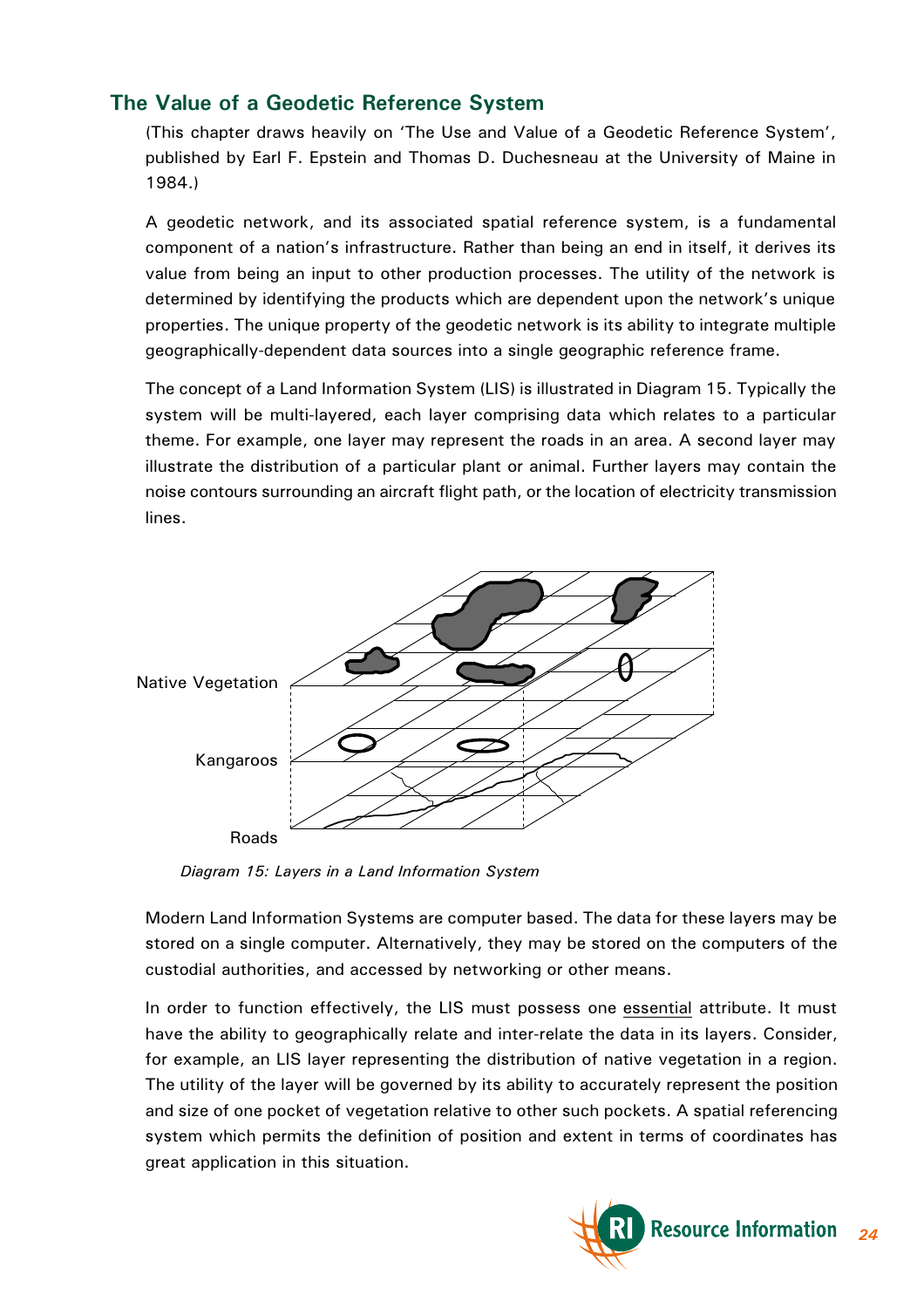However, the adoption of such a system becomes even more important when the data in two or more layers are to be combined. The requirement to inter-relate the data from different themes necessitates the use of a common coordinate system in each. Suppose it was desired to inter-relate the native vegetation data with data describing the distribution of kangaroos in the same region. If the positions of the kangaroo concentrations and vegetation pockets were represented in different and independent coordinate systems, the inter-relation process would be very difficult. However, if the same geographic referencing system were used for both data sets, the required spatial relationships could be determined very quickly and very efficiently.

The role of the spatial framework in an LIS, therefore, is to provide the medium through which data sets can be inter-related geographically. The geodetic network provides survey marks whose positions are accurately determined in terms of a single national coordinate system. If the positions of the items in each layer of the LIS are described in terms of this system (either through direct measurement to the survey marks, or from the grid on a map), the data sets will be capable of efficient integration.

The demand for universal compatibility of geographically related data most often arises from secondary and tertiary users of information. The authorities which generate data sets for a specific purpose (primary users) tend to have little interest in the needs of those who wish to inter-relate the data sets at a later time. For example, organisations which compile data regarding soils and geology (for agriculture and mining) may not consider the needs of hydrologists who are interested in correlating that data with water run-off. The hydrologist, as a secondary or tertiary user of the data, clearly requires a means to render the data sets compatible.

In the absence of a common spatial framework, an alternative medium would be needed to facilitate the inter-relation process. For example, it might be decided to undertake measurements to relate the elements of each data set to easily identifiable physical features. The data sets could then be inter-related through these common features. However, this process would also necessitate the acquisition of measurements between the physical features themselves, in order to establish their relative positions in some local coordinate system. This immediately raises questions regarding efficiency.

The duplication of the measurement process by every organisation needing to inter-relate data sets would result in a clear economic cost being incurred by the community. It must follow therefore that the avoidance of that cost through the availability of a common spatial framework represents a source of economic benefit.

This is the crux of the argument regarding the value of a common spatial framework and geodetic network. If a common geographical referencing system were not available, alternative means would have to be found to enable data sets to be inter-related. The existence of a permanently monumented geodetic network effectively means that the bulk of the required measurements only ever have to be done once.

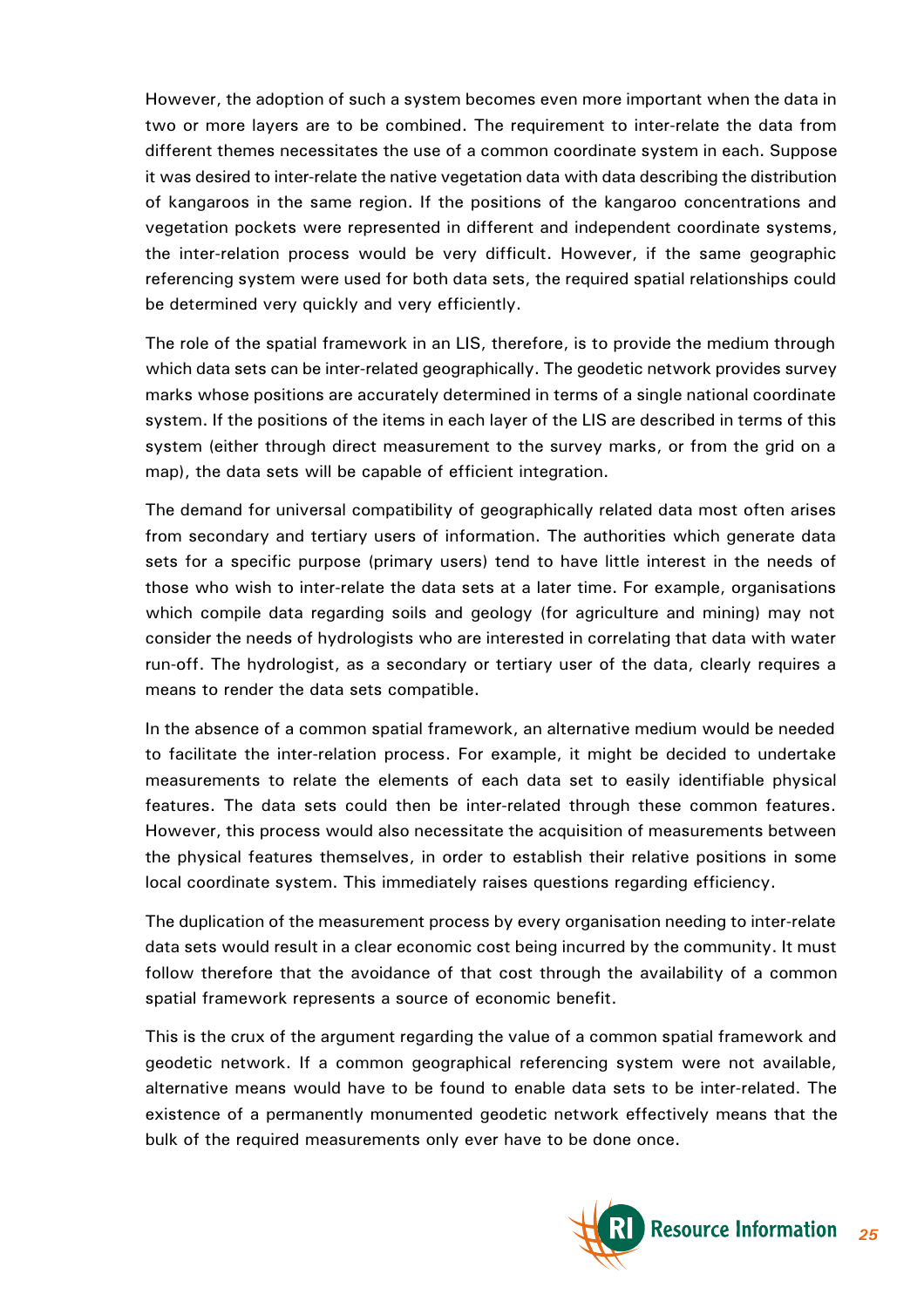<span id="page-25-0"></span>Connecting the individual data sets to local control stations allows the positions of the data items to be expressed in a common coordinate system, avoiding the waste which would result from separately inter-relating each pair of data sets. Clearly the avoided costs would be considerable, effectively representing the costs of remeasuring the network several times over without gaining the benefit of universal consistency.

An investigation into the value of a geodetic network was undertaken in the United States of America (Epstein E.F. and Duchesneau T.D, The Use and Value of a Geodetic Reference System', University of Maine at Orono, April 1984).

It endeavoured to quantify the avoided costs resulting from network availability through an analysis of case studies. The case studies included projects involving -

- · Land use and development plans,
- · Watershed and related water studies,
- · Construction of capital works, in particular highway construction.

Each of the cases was characterised by a frequent need for accurate and compatible data.

The study concluded that the ratio of benefits to costs flowing from the network lay in the range 1.7 to 4.5. Furthermore, these figures were considered to be conservative due to the non-availability of certain data relevant to the study.

#### **A Final Word**

The common spatial framework provided by a geodetic datum and network is a major resource to the Australian community. The network of primary, secondary and tertiary control stations provides the physical infrastructure through which Australia's geographical referencing system is established and maintained. This, in turn, enables the positions of all earth-related information to be expressed in a common coordinate system, thus offering large efficiencies when integrating dissimilar or spatially separated data.

The need to know location and position is so pervasive throughout the activities of Australian society, that it is almost impossible to fully appreciate the extent to which the geographic referencing system is used. Indeed, the demand for universal compatibility among data sets by those who are not part of the survey industry is extensive and appears to be growing. When viewed in this context, it must be concluded that an increasing number of projects will owe both their economic and technical viability to the spatial infrastructure defined by Australia's geodetic network.